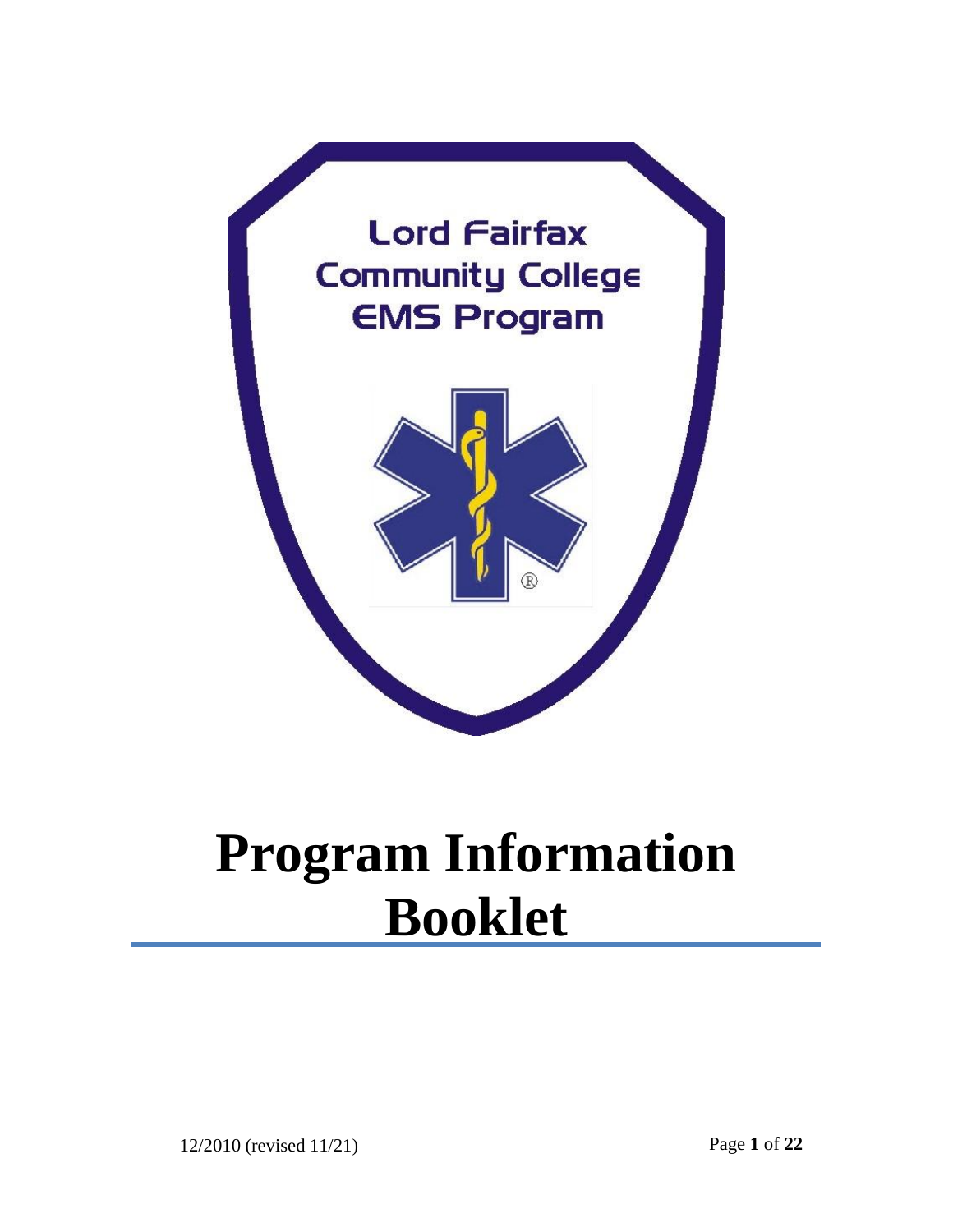# **Table of Contents**

| З |
|---|
|   |
|   |
|   |
|   |
|   |
|   |
|   |
|   |
|   |
|   |
|   |
|   |
|   |
|   |
|   |
|   |
|   |
|   |
|   |
|   |
|   |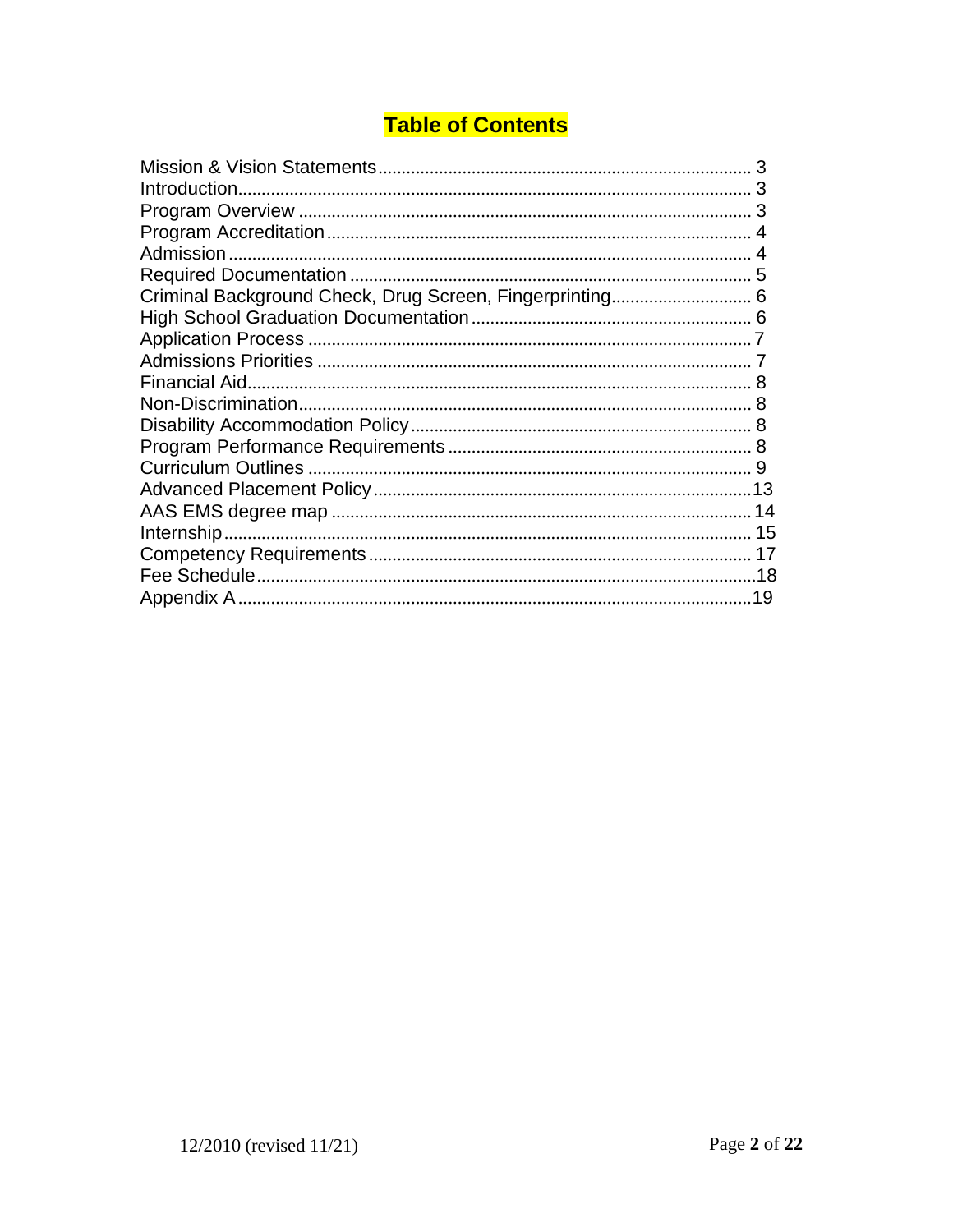## **Mission Statement**

To prepare competent entry-level Paramedics in the cognitive (knowledge), psychomotor (skills), and affective (behavior) learning domains with or without exit points at the Advanced Emergency Medical Technician and/or Emergency Medical Technician, and/or Emergency Medical Responder levels.

To prepare competent entry-level Advanced Emergency Medical Technician in the cognitive (knowledge), psychomotor (skills), and affective (behavior) learning domains.

## **Vision Statement**

By working with regional EMS agencies, the Healthcare community, and the community at-large the LFCC EMS Program will identify strategies and secure resources to:

- Provide an environment that is conducive to the educational process
- Provide opportunities in the lab, clinical and field settings sufficient for students to demonstrate mastery of the knowledge and skills required for the provider level they are seeking
- Develop a pool of providers sufficient to meet the personnel needs of local EMS agencies

## <span id="page-2-0"></span>**Introduction**

The EMS Program at Lord Fairfax is a challenging series of courses designed to prepare the student to perform as an entry-level Basic (BLS) and/or Advanced Life Support (ALS) pre-hospital provider. Topics covered include Medical/Legal issues, Anatomy and Physiology, Pharmacology, Patient Assessment, and treatment strategies for medical and trauma patients. Upon successful completion of applicable course work the student will be eligible to take the appropriate certification exam for that provider level (i.e., EMT, Advanced EMT, EMT-Intermediate, Paramedic). The classroom, lab, clinical and field rotations require a serious commitment of time and effort on the part of the student. Although the program is demanding, the benefits of a career in EMS, and the opportunity to serve the community, are extremely rewarding.

# <span id="page-2-1"></span>**Program Overview**

The purpose of the program is to prepare interested students in preparing to certify and function as an entry-level pre-hospital care provider. Currently there are two educational tracks. Applicants with no EMS certification would enter the BLS track. This is a twosemester curriculum that prepares the student for National certification at the EMT level. Current EMT's or ALS provider enter the curriculum according to their current leveland the certification level they seek to obtain. These tracks are outlined in the Program Outline section of this document.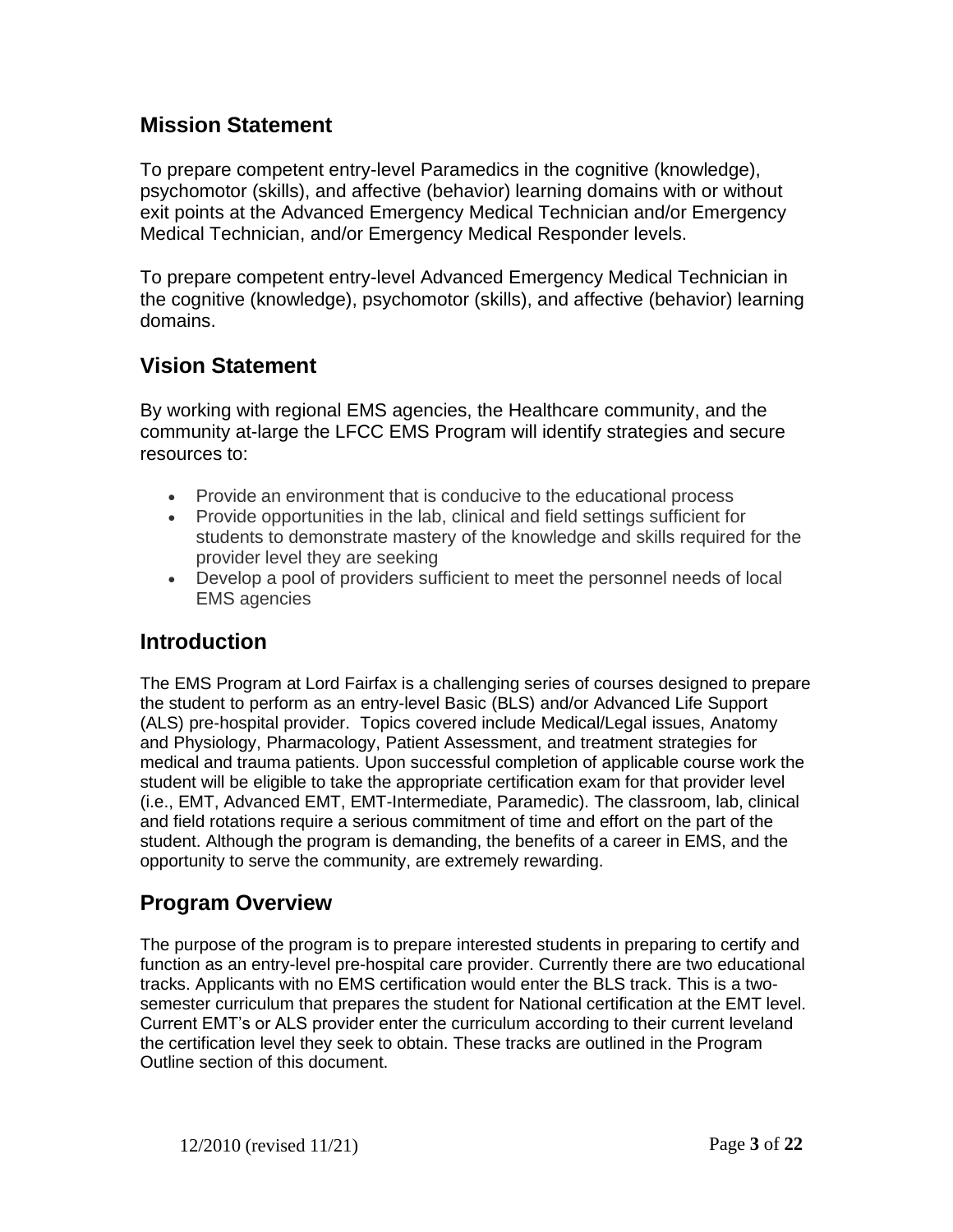The program provides classroom instruction consistent with National and Virginia EMS Education Standards in combination with hands-on patient care with the region's EMS systems and medical facilities.

Students who complete work through to the Paramedic level are eligible to apply for an Associate's in Applied Sciences Emergency Medical Services degree. The program also offers the opportunity for a certified Registered Nurse (RN) to acquire Paramedic certification.

## <span id="page-3-0"></span>**Program Accreditation**

"The LFCC EMS Program is accredited by the Commission on Accreditation of Allied Health Education Programs (www.caahep.org) upon the recommendation of the Committee on Accreditation of Educational Programs for the Emergency Medical Services Professions (CoAEMSP).

Commission on Accreditation of Allied Health Education Programs 9355 - 113th St. N, #7709 Seminole, FL 33775 727-210-2350 [www.caahep.org](http://www.caahep.org/)

To contact the CoAEMSP: 8301 Lakeview Parkway, Suite 111-312 Rowlett, TX 75088 214-703-8445 Fax: 214-703-8992 [www.coaemsp.org"](http://www.coaemsp.org/)

## <span id="page-3-1"></span>**Admission**

The EMS Program is open to men and women who provide evidence of interest, motivation, and aptitude in pre-hospital health care. Students are selected based on established criteria and without regard to age, race, creed, sex, or national origin. All students must satisfy the requirements listed below:

Students entering BLS (EMT) track:

- Be proficient in reading, writing, and speaking the English language.
- Be a minimum of 16 years of age at the beginning date of the EMT course. *If you are less than 18 years of age, you must provide your instructor with a completed parental permission form with the signature of a parent or guardian verifying approval for enrollment in the course.*
- Have no physical or mental impairment that would render you unable to perform all practical skills required at the EMT level.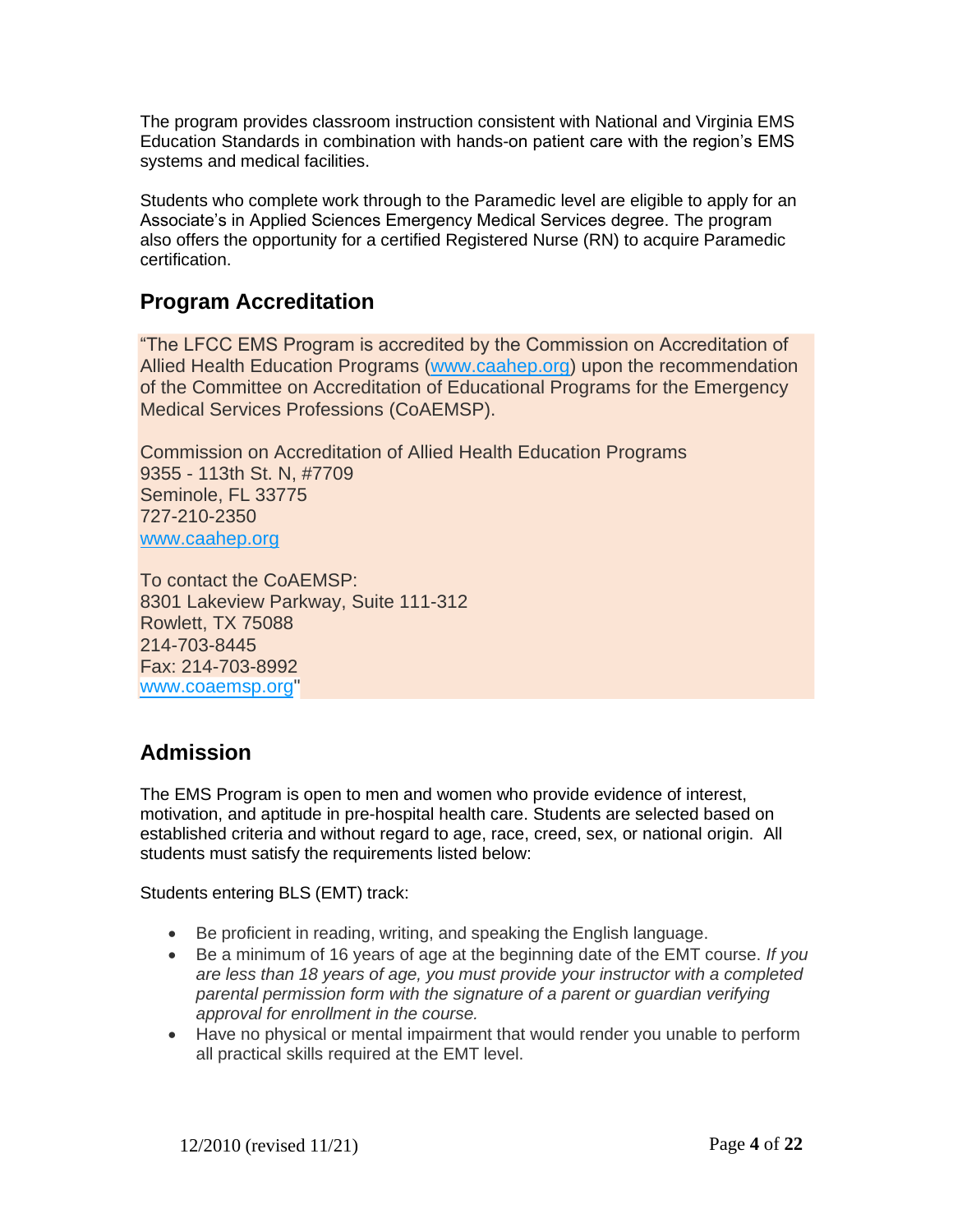- Have not been convicted of or found guilty of any crime, offense, or regulatory violation, or participated in any other prohibited conduct identified in state EMS regulation 12VAC5-31-910.
- Test credit for MTE 1 and MTE 2 (math essentials)
- Test credit for ENF 1 (language essentials)

Students entering ALS (AEMT or Paramedic) track.

- Age 18 on the first day of class.
- Meet the requirements listed in the Virginia Office of Emergency Medical Services document *Prerequisites for EMS training Programs, Criminal History and Standards of Conduct.*
- High school graduate or GED.
- Satisfy admission requirements for LFCC.
- Current Virginia or National Registry EMT certification or higher (must remain current for duration of program) or successful completion of EMT curriculum through a VCCS Program.
- Current Healthcare Provider CPR Certification approved by the Commonwealth of Virginia Office of EMS (must remain current for duration of program).
- No physical limitations rendering the student unfit to perform all required duties.
- To complete the Clinical and Field Internship portions of the program, submit results of a physical exam completed within the last 12 months with proof of immunizations or resistance to measles, mumps, rubella, Tdap, polio, Hepatitis B Vaccination, and TB Skin test within the last 12 months. If PPD is positive, submit results of chest x-ray showing negative for active TB.
- LFCC placement tests (if required\*) and completion of any developmental work that may be identified by the placement test. Must show competency in MTE 01- 03 and be eligible for ENG 111 to satisfy requirements without taking remediation. Results must be within the last 5 years.
- Residents from outside the Lord Fairfax Community College Service Area are admitted only after all applicants who reside in the College Service Area have been considered.

\*Applicants that have completed equivalent college level math or English courses, or have SAT of 500 or greater, or ACT scores of 22 or greater have met the requirements as long as the courses and/or scores are no more than 5 years old.

Lord Fairfax Community College does not discriminate based on race, sex, color, national origin, religion, age, veteran status, political affiliation or disability in its programs or activities.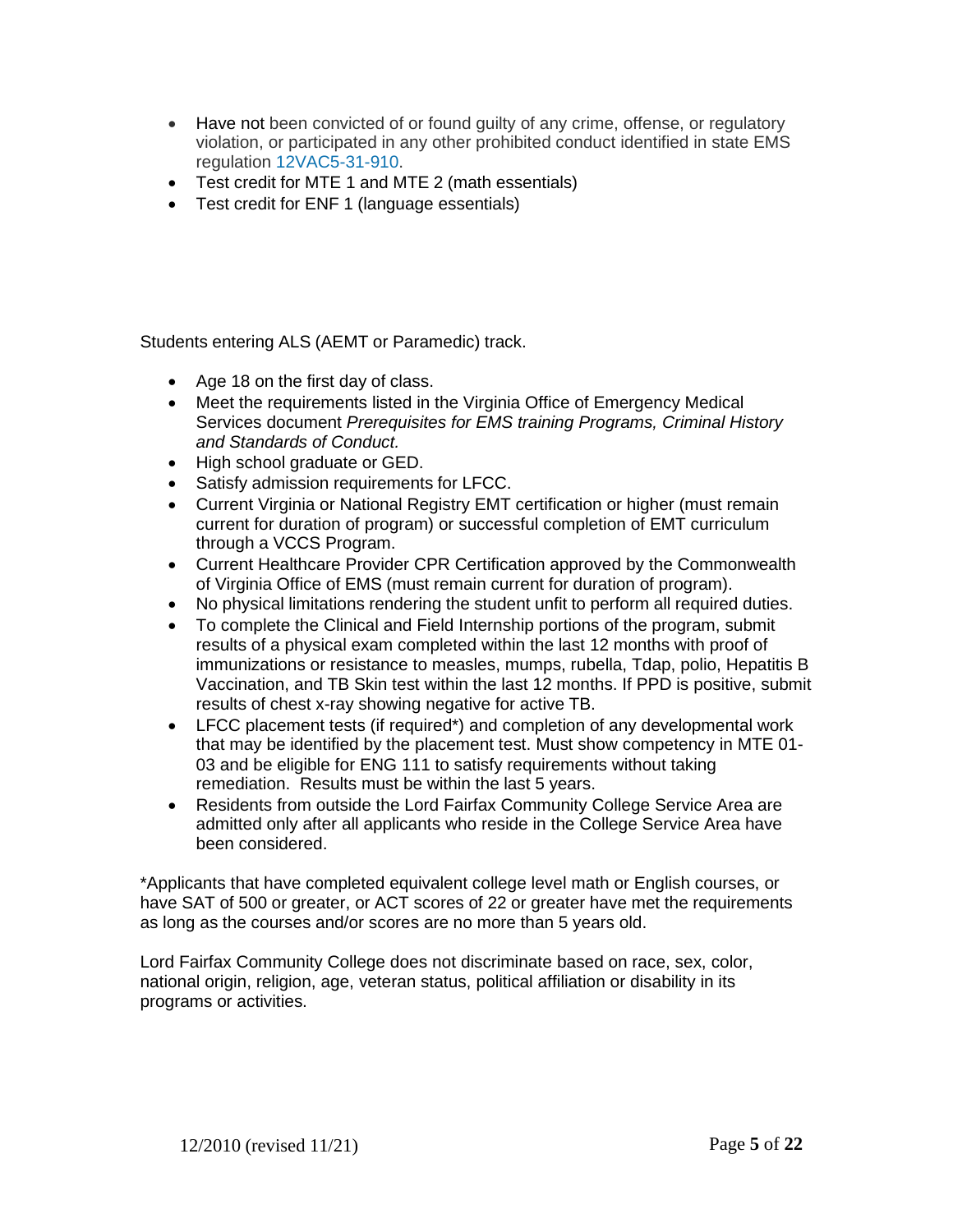## **Required Documentation for all students**

- Birth Certificate. If birth certificate is not available, valid passport or other government ID (e.g., driver's license) with Date of Birth.
- Background check, drug screen and fingerprinting verifying the student meets the requirements, completed by designated LFCC vendor\*. Student is responsible for cost, payable directly to the designated vendor.
- High School Transcript/GED.
- Copy of valid certification card (for ALS tracks) that must remain current throughout the program.
- Copy of current Healthcare Provider CPR Card (for ALS tracks) issued through a course approved by Virginia Office of EMS that must remain current throughout the program.
- Physical exam completed within the last 12 months signed by a primary care physician (must use LFCC form).
- Documentation of required vaccinations (must use LFCC form).

\* Students who are absent from the program for more than one semester must repeat the application process including background check & drug screen

# <span id="page-5-0"></span>**Criminal Background Check, Drug Screen, Fingerprinting**

Based on the requirements of the various facilities and agencies used for clinical instruction, and the Virginia Office of EMS for its approved instructional programs, students must provide information and payment for a Criminal Background Search, Drug Screen and Fingerprinting to be conducted. No other process may be substituted for this requirement. Students found to have documented issues that may impact patient care situations (e.g., felonies) may be denied access to the clinical facilities and therefore be required to withdraw from the program or be denied admission to the program.

The vendor will conduct the required searches and compare findings against the following criteria:

- Adult or child sexual offenses
- Adult, child, or elder abuse or neglect
- Assault or battery
- Fraud
- Narcotics or other drugs, including prescription drugs
- Felonies of any type

Due to agreements with our clinical and field partners, previous background checks, drug screens and fingerprinting cannot be used for this part of the application process. It must be completed through our vendors.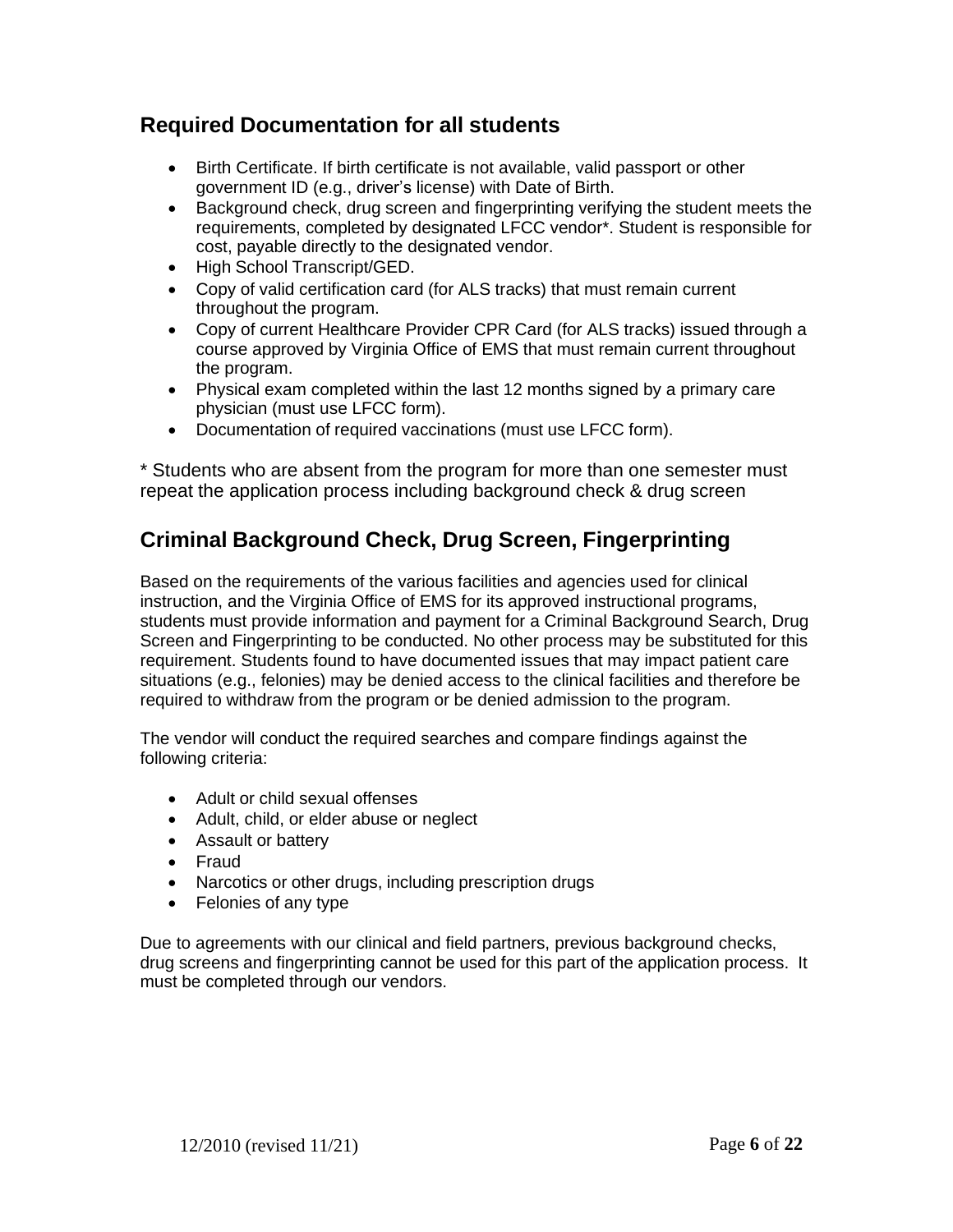## **High School Graduation Documentation** *(for ALS curriculum)*

An official copy of high school transcript, GED certificate or equivalent must be sent to the Office of Admissions to complete the EMS program application. Transcriptscan be hand-delivered if they have been sealed by the high school in a tamper-evident envelope that remains intact*.*

Applicants who are pending high school graduation should have an official transcript sent along with an official document indicating current courses. This is important to document those pre-requisites have been completed. An official final transcript will be required following high school graduation.

Applicants who were home schooled must provide a transcript documenting completion of required pre-requisites.

Graduates from international high schools must provide a transcript in English. Translation when needed must be provided by a recognized organization subject to approval by LFCC.

## <span id="page-6-0"></span>**Application Process**

The application process for the summer semester begins December 1 and closes on March 1. The fall semester process begins January 1 and closes on May 1. There are two phases to the application process. All components of the process must be completed before an applicant will be authorized to enroll in any courses with an EMS prefix. The process is outlined below:

#### Phase 1

- Apply for admission to LFCC
- Complete and submit an EMS Program application
- Submit copies of provider and CPR certification cards (ALS applicants)
- Submit proof of age
- Submit documentation showing that math and English requirements have been met (EMT-Intermediates entering the Intermediate to Paramedic bridge program must also have completed a Human Anatomy & Physiology course, with a lab, prior to entering the program)

Phase 2 (documents sent to applicants meeting min. req.)

- Submit fee and documents for background check and drug screen
- Complete fingerprinting through LFCC Police
- Document physical exam and vaccinations
- Attend EMS Student Orientation (held the evening of the second Monday in April for the summer semester, and the second Monday in July for the fall semester)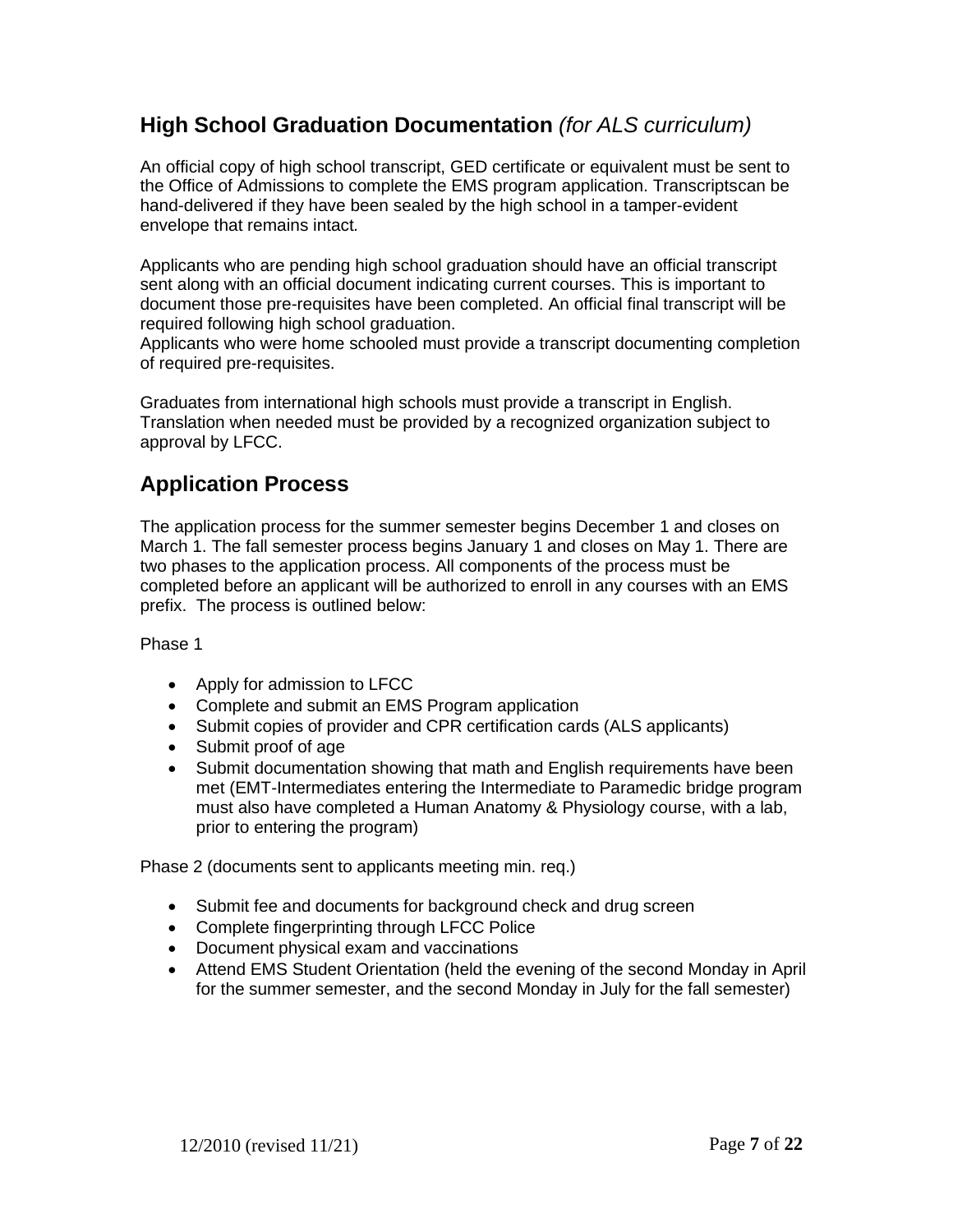# **Admission Priorities**

When enrollments must be limited because the number of applicants exceeds available space, priority will be given to qualified applicants in the following order.

- 1. Students who are currently enrolled in the program and are continuing to the next level, and who are not on academic probation (i.e., grade average <80%)
- 2. Students who have successfully completed a certification level through the LFCC program and are returning with less than 2 years absence
- 3. New students residing within the LFCC service region
- 4. New students residing outside the LFCC service region

# <span id="page-7-0"></span>**Financial Aid**

Prospective students are encouraged to meet with a financial aid counselor to apply for financial aid. These counselors will help determine qualification for federalor state financial aid opportunities. Also, each fall LFCC awards several scholarships from the LFCC Educational Foundation Endowment. Financial aid counselors will also provide information on how to apply for these scholarships. It is important to submit needed financial aid applications as early as possible.

Some of the scholarship opportunities that may be available are:

- Timothy R. Lee EMT Scholarship (LFCC)
- ALS EMS Scholarship (LFCC)
- Virginia Office of EMS

More information on these and other resources can be obtained through the LFCC Financial Aid Office.

#### What is the G3 Program?

The G3 Program is a tuition assistance program for any Virginia resident who qualifies for instate tuition and whose family income falls below an identified threshold. Eligible students may enroll in designated programs leading to jobs in high-demand fields.

### <https://lfcc.edu/2021-g3-program-at-lfcc/>

# **Non-Discrimination Policy**

Lord Fairfax Community College does not discriminate based on race, sex, color, national origin, religion, age, veteran status, political affiliation or disability in its programs or activities. For more information, please contact: JoAnn Ellwood, Human Resource Manager, 173 Skirmisher Lane, Middletown, VA 22645, [JEllwood@lfcc.edu.](mailto:JEllwood@lfcc.edu)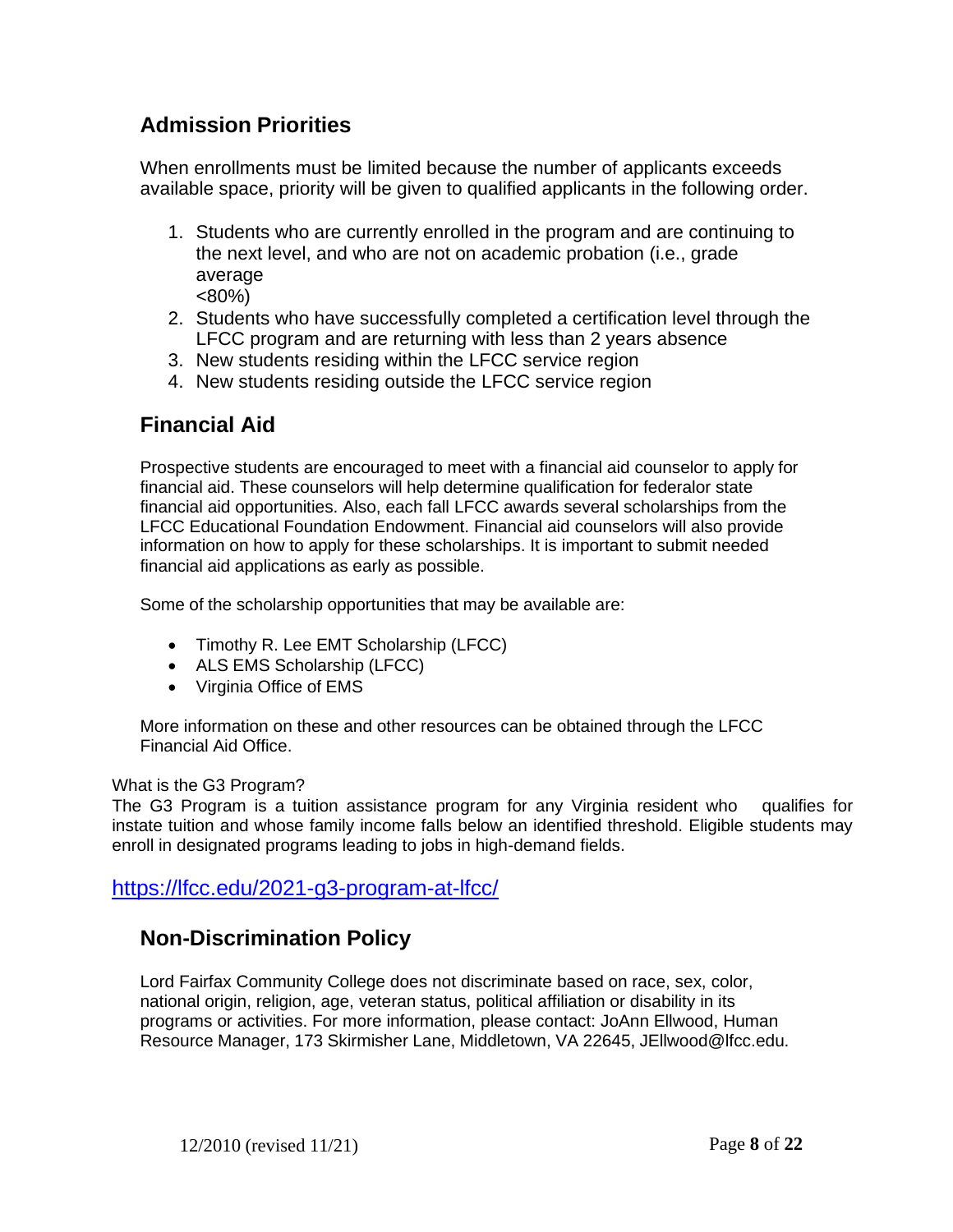# <span id="page-8-0"></span>**Disability Accommodation Policy**

"Lord Fairfax Community College is committed to ensuring that students with documented disabilities have the opportunity to take part in educational programs and services in accordance with the requirements of the Americans with Disabilities Act (ADA) of 1990 and Section 504 of the Rehabilitation Act of 1973. Students seeking accommodations must make application with the Disability Coordinator in the Office of Student Success. Accommodations will be made in this class in accordance with the Accommodation Letter from the Disability Coordinator."Decisions on accommodations will be made in accordance with the functional job description from the Virginia Office of EMS

## **Program Resource & Technical Requirements**

Resources need for successful completion of the BLS and ALS Programs are.

- Designated textbook and online resources (bundled package available through college bookstore and must be a new book as they contain an access code)
- All students must purchase the FISDAP assessment package for their corresponding course
- Computer with camera & microphone
- Reliable internet access
- Zoom application
- Additional applications designated by Instructor (specified in course syllabi)

To sit for *any* certification exam students must

- satisfy all admission requirements, meet mandatory attendance requirements (85% minimum attendance),
- pass all EMS courseswith a grade of "C" or better, maintain an 80% Program average including a minimum of70% in all three domains (affective, cognitive & psychomotor),
- complete all elements of the Internship, the Capstone Field Experience, and receive positive recommendations from the Physician Course Director and Program Director.
- All students must also achieve a minimum passing score on the Programs' cumulative Capstone exam.

To qualify for state certification, the applicant must at a minimum:

- meet minimum state entry requirements.
- [https://www.vdh.virginia.gov/emergency-medical-services/education](https://www.vdh.virginia.gov/emergency-medical-services/education-certification/how-to-become-an-emergency-medical-services-provider-in-virginia/)[certification/how-to-become-an-emergency-medical-services-provider-in](https://www.vdh.virginia.gov/emergency-medical-services/education-certification/how-to-become-an-emergency-medical-services-provider-in-virginia/)[virginia/](https://www.vdh.virginia.gov/emergency-medical-services/education-certification/how-to-become-an-emergency-medical-services-provider-in-virginia/)
- meet course requirements such as attendance and grades.
- successfully complete all certification/licensure examination(s).
- Competencies
- The Provider must demonstrate competency in handling emergencies utilizing basic and advanced life support equipment and skills in accordance with the objectives in the Virginia EMS Education Standards for the
- Advanced EMT and the U.S. Department of Transportation National EMS Education Standards for the Paramedic to include having the ability to:

12/2010 (revised 11/21) Page **9** of **22**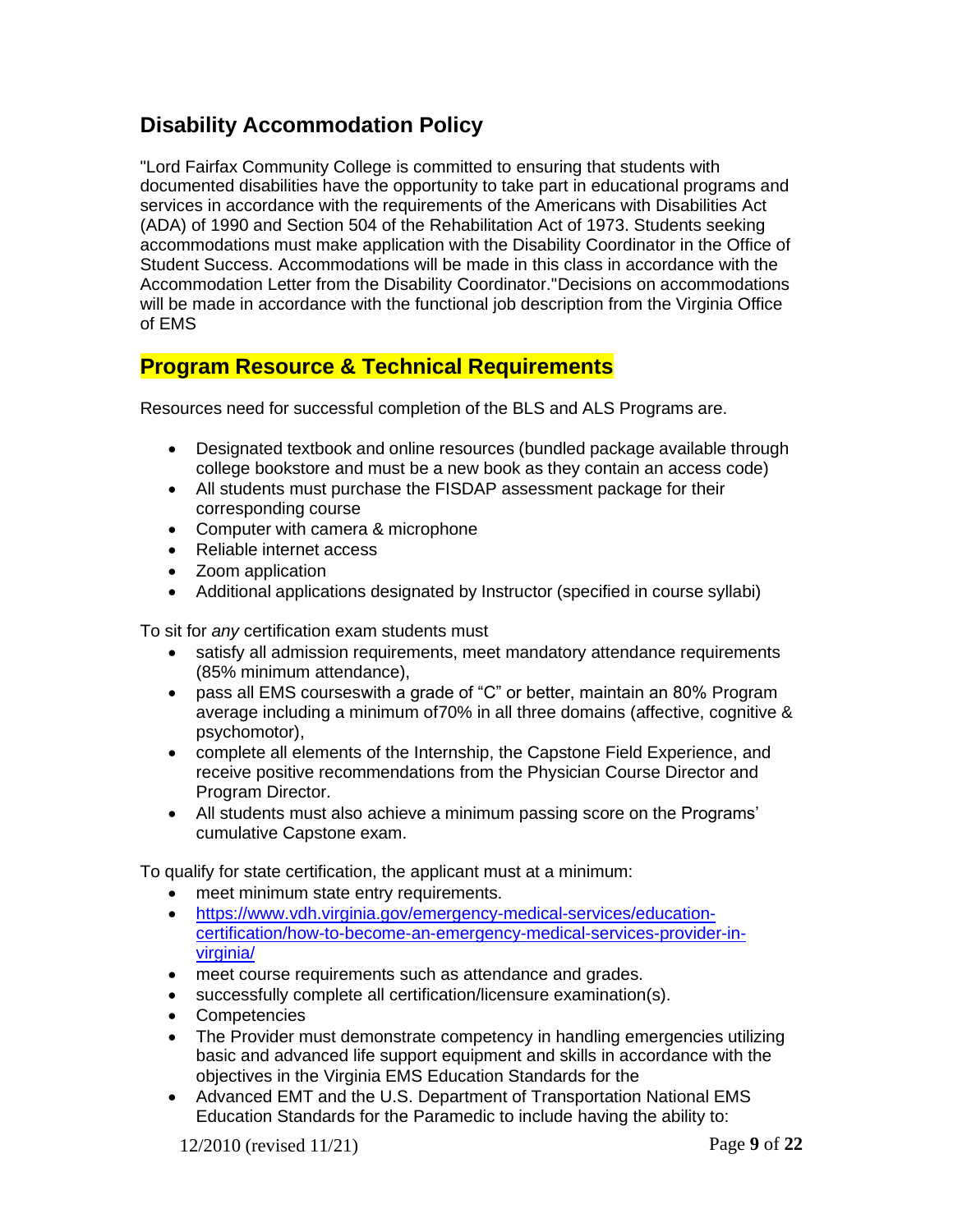- $\circ$  verbally communicate in person, via telephone and telecommunications using the English language.
- o hear spoken information from co-workers, patients, physicians, and dispatchers and in sounds common to the
- o emergency scene.
- $\circ$  ability to lift, carry, and balance up to 125 pounds (250 with assistance)
- o ability to interpret and respond to written, oral, and diagnostic form instructions.
- o ability to use good judgment and remain calm in high-stress situations and take on the role of a leader.
- o read road maps; drive vehicle, accurately discern street signs and address numbers.
- o read medication/prescription labels and directions for usage in quick, accurate, and expedient manner.
- o communicate verbally with patients and significant others in diverse cultural and age groups to interview patient, family members, and bystanders.
- o discern deviations/changes in eye/skin coloration due to patient's condition and to the treatment given.
- o document, in writing, all relevant information in prescribed format in light of legal ramifications of such.
- o perform with good manual dexterity all tasks related to advanced emergency patient care and documentation.
- o bend, stoop, balance, and crawl on uneven terrain.
- o withstand varied environmental conditions such as extreme heat, cold, and moisture.
- o perform quickly, precise, practical mathematical calculations pertinent to ratio and proportion of medication and supplies used in emergency patient care.

The ALS/BLS Provider must:

- be independent, confident, able to work independently without defined structure, have good stable reasoning
- ability with ability to draw valid conclusions expediently relevant to patient's condition, often, using limited information.
- have knowledge and skills relevant to position and be able to implement them in stressful situations.
- be cognizant of all legal, ethical, and moral obligations inherent within scope of practice.
- be able to perform mathematical calculations/ratios and apply them in expedient, practical manner.
- have successfully completed an approved curriculum with achievement of passing scores on written and
- practical certification examinations as defined by programmatic guidelines and at any given time, performs any or all tasks performed by a lower level EMT
- may supervise activities of students or interns, and/or may engage in writing of journal articles or teach. Meets qualifications within the functional job analysis.
- meet minimum vision requirements to operate a motor vehicle within the state.

#### **Scheduling and fees for certification exams (i.e., cognitive & psychomotor) are theresponsibility of the graduate and are not included in tuition.**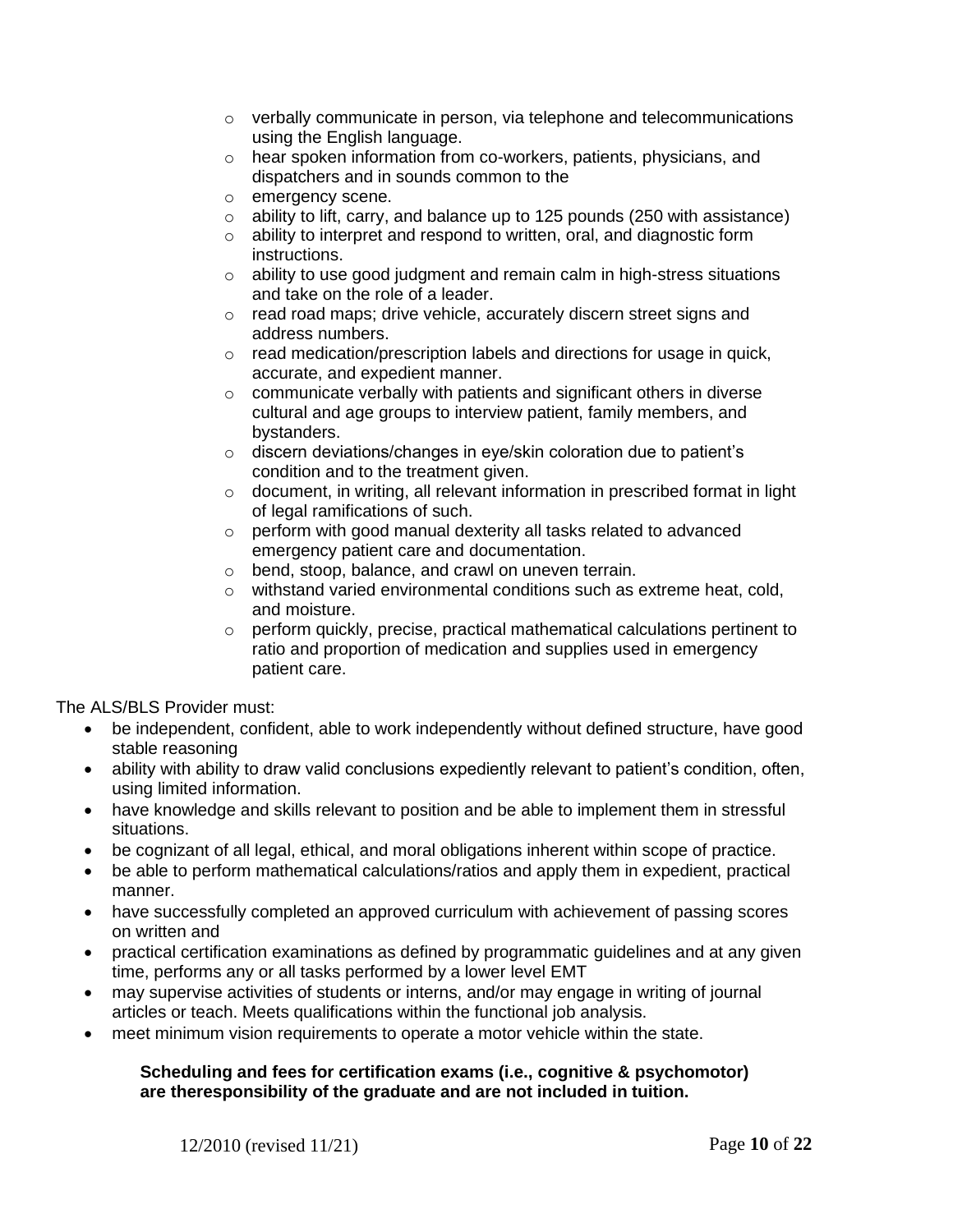## <span id="page-10-0"></span>**Curriculum Outlines**

#### **Course of Study for EMT**

Summer Semester Open Course

| <b>EMS 100</b>       | <b>CPR for Healthcare Providers</b>          |   |
|----------------------|----------------------------------------------|---|
| <b>EMS 111</b>       | <b>Emergency Medical Technician I</b>        |   |
| <b>EMS 120</b>       | <b>Emergency Medical Technician Clinical</b> | 1 |
| <b>Program Total</b> |                                              | q |

EMT Academy (dual enrollment for high schools only)

First Semester (fall semester)

| <b>EMS 100</b> | <b>CPR for Healthcare Providers</b>   |  |
|----------------|---------------------------------------|--|
| <b>EMS 112</b> | <b>Emergency Medical Technician I</b> |  |
| Total          |                                       |  |

Second Semester (spring semester)

| <b>EMS 113</b> | <b>Emergency Medical Technician II</b>       |  |
|----------------|----------------------------------------------|--|
| <b>EMS 120</b> | <b>Emergency Medical Technician Clinical</b> |  |
| Total          |                                              |  |
|                |                                              |  |

#### **Program Total** 8

Upon successful completion of the program and approvals of the Physician Course Director and the Program Director, the student is eligible to sit for the National Registry EMT exam.

Completion of SDV 100 or 101, ENG 111 and PSY 230 entitles the student to receive the EMT Career Studies Certificate.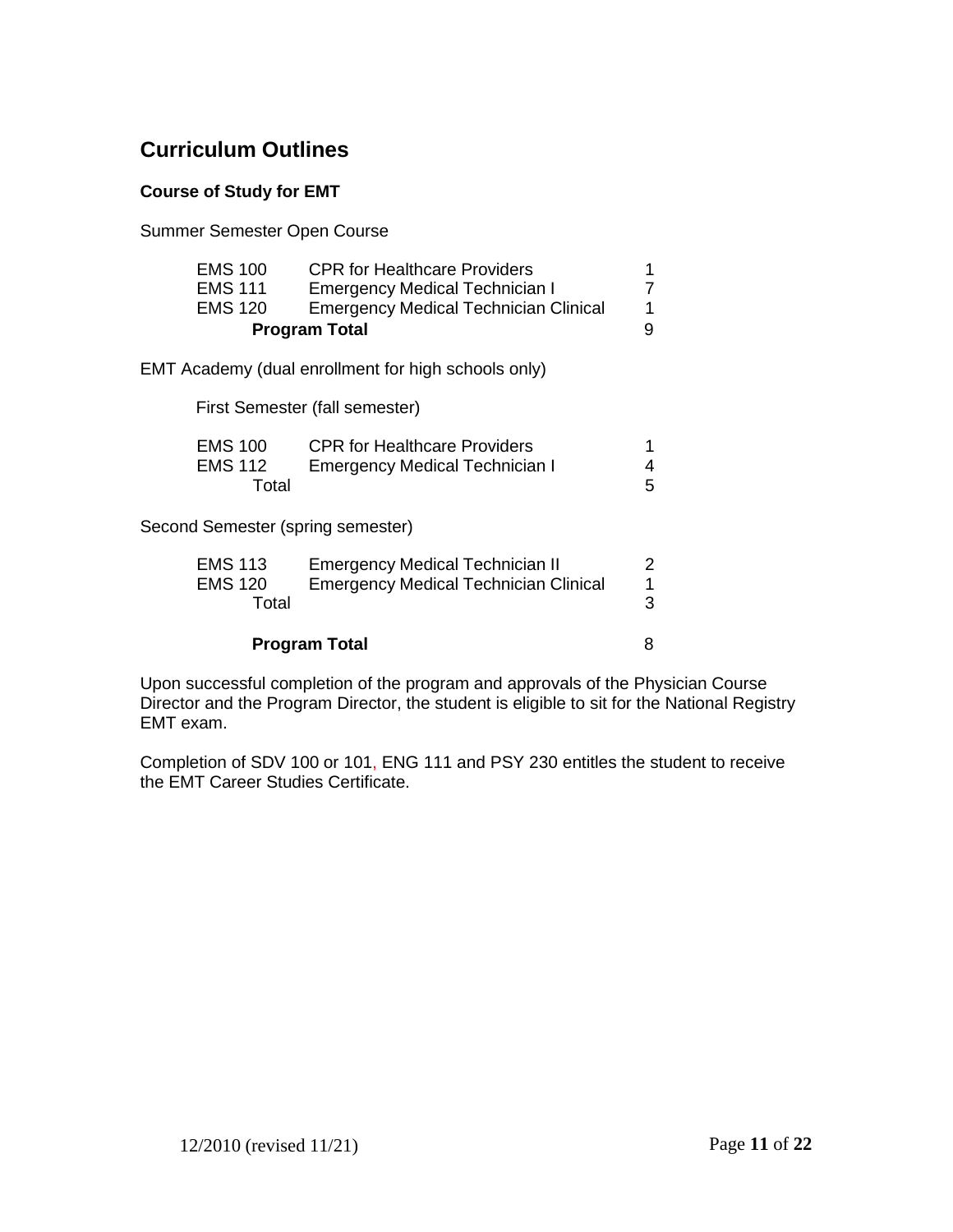#### **Course of Study Advanced EMT (AEMT)**

Entry to this Program requires successful completion of the EMT curriculum through LFCC, or current EMT certification.

First semester (fall):

| <b>Program total</b>                      |    |
|-------------------------------------------|----|
| Total                                     | 13 |
| EMS 170 ALS Internship I                  |    |
| <b>EMS 138 Trauma Care Lab</b>            |    |
| EMS 137 Trauma Care                       |    |
| <b>EMS 136 Emergency Medical Care Lab</b> |    |
| <b>EMS 135 Emergency Medical Care</b>     | 2  |
| EMS 128 Airway Shock & Resuscitation Lab  |    |
| EMS 127 Airway, Shock & Resuscitation     |    |
| EMS 126 Basic Pharmacology Lab            |    |
| <b>EMS 125 Basic Pharmacology</b>         |    |
| <b>EMS 123 EMS Clinical Preparation</b>   |    |
| <b>EMS 121 Preparatory Foundations</b>    |    |

Completion of SDV 100/101 and BIO 145 entitles the student to receive theAdvanced EMT Career Studies Certificate.

Upon successful completion of the program and approvals of the Physician Course Director and the Program Director, the student is eligible to sit for the National Registry AEMT exam.

#### **Course of Study for Paramedic\***

Current EMT certification, or completion of the EMT curriculum through LFCC and completion of a Human Anatomy & Physiology course, with a lab (e.g., BIO 145) areprerequisites for acceptance into the Paramedic curriculum

#### **First semester (fall)**

| 2 |
|---|
|   |
|   |
|   |
|   |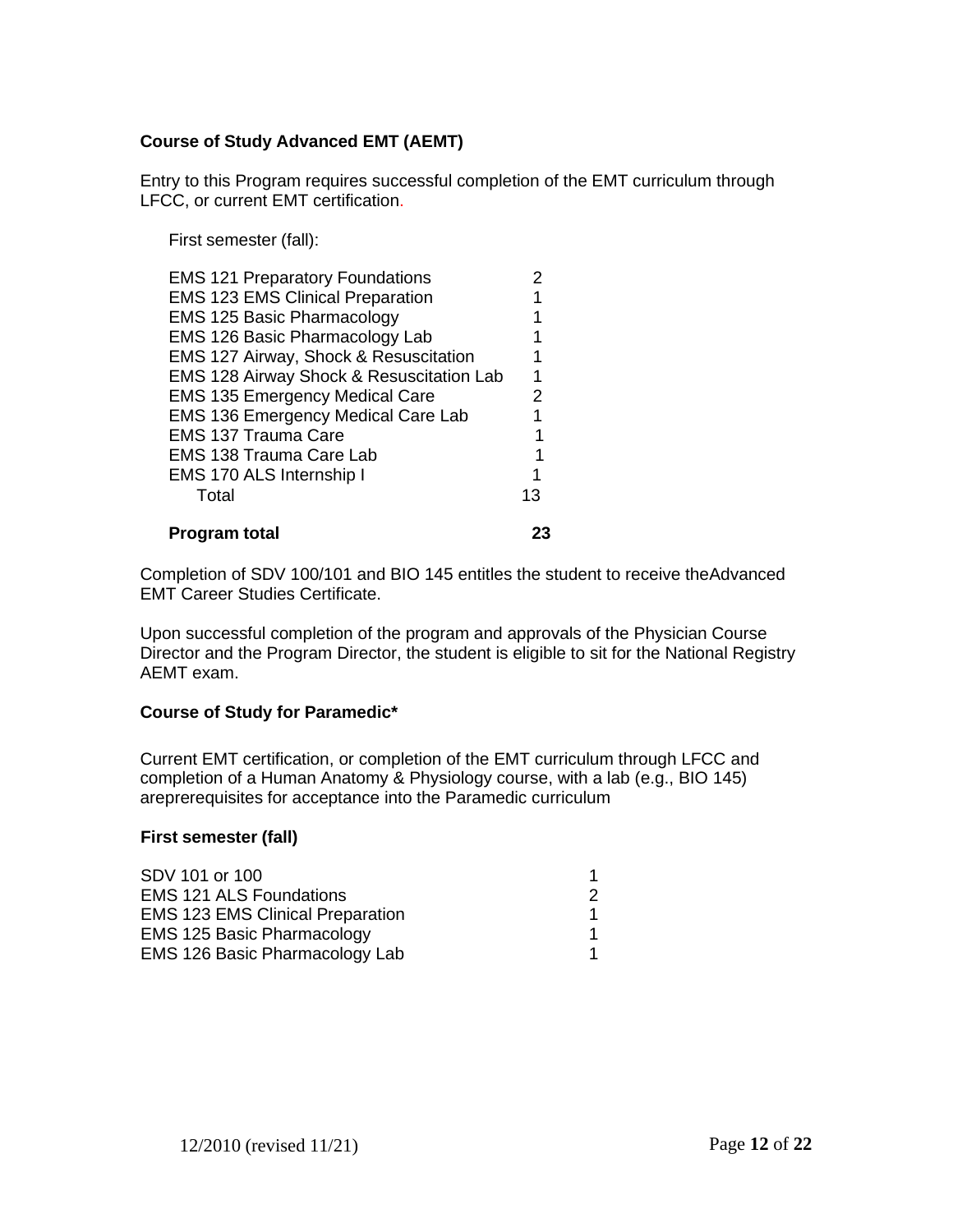| <b>EMS 127 Airway Shock &amp; Resuscitation</b> |    |
|-------------------------------------------------|----|
| EMS 128 Airway, Shock and Resuscitation Lab     | 1  |
| <b>EMS 135 Emergency Medical Care</b>           |    |
| <b>EMS 136 Emergency Medical Care Lab</b>       |    |
| <b>EMS 137 Advanced Trauma Care</b>             | 1  |
| <b>EMS 138 Advanced Trauma Care Lab</b>         | 1  |
| Total                                           | 13 |

#### **Second semester (spring)**

| <b>EMS 139 Advanced Care for Special Populations</b> |    |
|------------------------------------------------------|----|
| EMS 140 Advanced Care for Special Populations Lab    |    |
| <b>EMS 141 Cardiovascular Care</b>                   |    |
| <b>EMS 142 Cardiovascular Care Lab</b>               |    |
| <b>EMS 175 Paramedic Clinical Experience I</b>       | 2. |
| <b>ENG 111 College Composition I</b>                 | 3  |
| PSY 230 Developmental Psychology I                   | 3  |
| ั∩tal                                                | 13 |

#### **Third semester (fall)**

| <b>EMS 202 Paramedic Pharmacology</b>                 |    |
|-------------------------------------------------------|----|
| <b>EMS 203 Advanced Patient Care</b>                  | 2  |
| <b>EMS 204 Advanced Patient Care Lab</b>              | 2  |
| <b>EMS 206 Pathophysiology for Health Professions</b> | 3  |
| <b>EMS 247 Paramedic Clinical Experience II</b>       |    |
| <b>EMS 248 Comprehensive Field Experience</b>         | 2  |
| Total                                                 | 12 |

#### **Fourth semester (spring)**

| <b>EMS 210 EMS Operations</b>                |   |
|----------------------------------------------|---|
| EMS 212 Leadership and Development           |   |
| <b>EMS 165 Advanced Cardiac Life Support</b> |   |
| EMS 163 Prehospital Trauma Life Support      |   |
| <b>EMS 167 Emergency Pediatric Care</b>      |   |
| <b>EMS 164 Advanced Medical Life Support</b> |   |
| <b>EMS 216 Paramedic Review</b>              |   |
| <b>EMS 249 Paramedic Capstone Internship</b> |   |
| Total                                        | 9 |
| <b>Program total</b>                         |   |

Completion of the Program entitles the student to receive the Paramedic Certificate.

Upon successful completion of the program and approvals of the Physician Course Director and the Program Director, student is eligible to sit for the National Registry Paramedic Exam.

12/2010 (revised 11/21) Page **13** of **22** \*Current Virginia EMT-Intermediates will be awarded the following credits to apply to this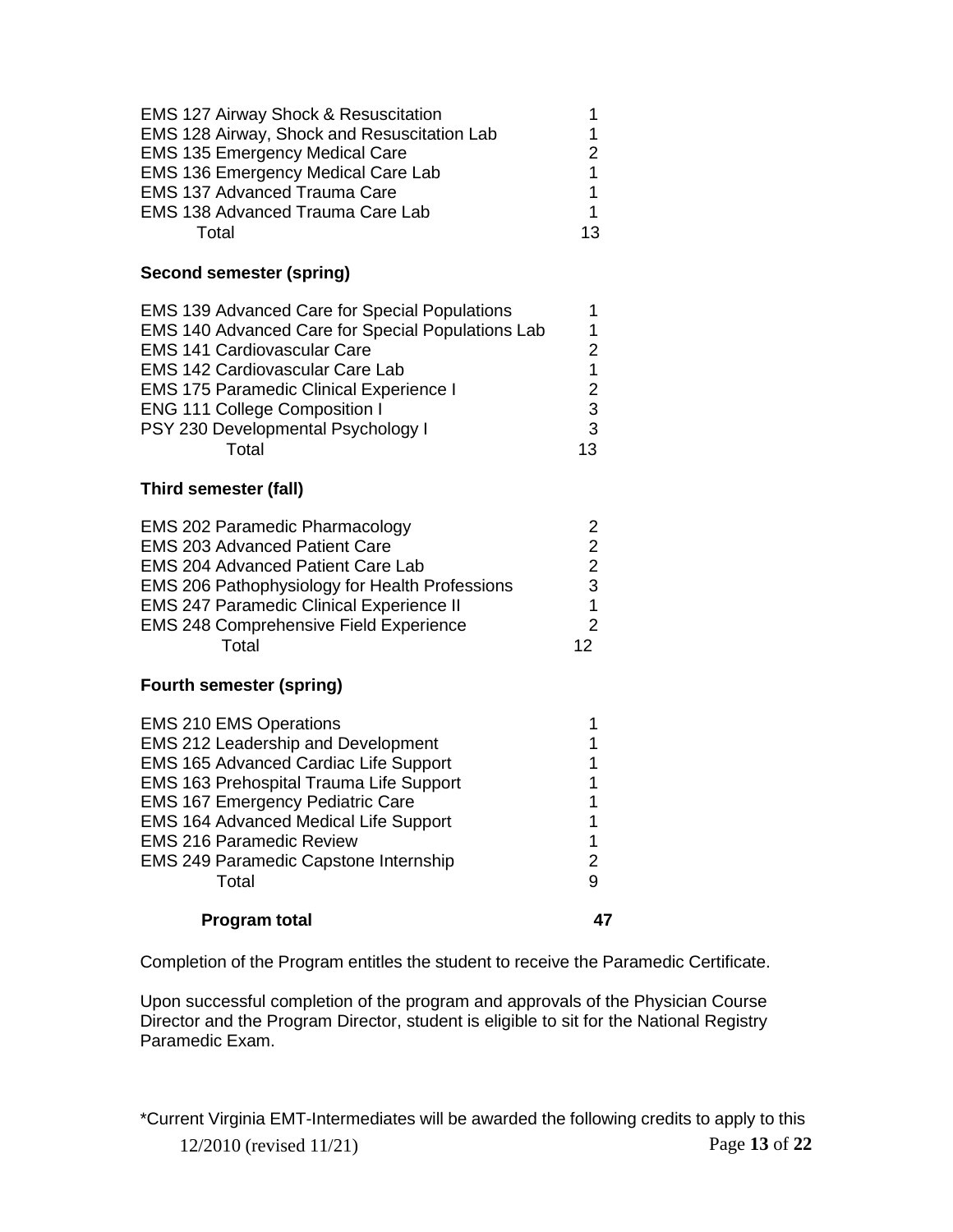Program.

| 2          |
|------------|
|            |
|            |
|            |
|            |
|            |
| 2          |
|            |
|            |
| 17 credits |
|            |

#### **Course of Study from RN through Paramedic**

Applicants to the RN to Paramedic program must be:

- Currently licensed in Virginia as a Registered Nurse
- Certified as an EMT
- Currently participating as an active EMS field provider or actively working as an RN (The term "active" as used above for both the field provider and RN is defined as a minimum average of eight (8) hours a week over the two previous years or a total of eight hundred thirty-two (832) hours within the previous two years (8 hours / week X 2 years = 832 hours).

#### **First semester (fall)**

| <b>EMS 127 Airway Shock &amp; Resuscitation</b><br>EMS 128 Airway, Shock and Resuscitation Lab<br><b>EMS 137 Advanced Trauma Care</b><br><b>EMS 138 Advanced Trauma Care Lab</b><br><b>EMS 203 Advanced Patient Care</b><br><b>EMS 204 Advanced Patient Care Lab</b><br><b>EMS 247 Paramedic Clinical Field Experience II</b>                                         | 2<br>2 |
|-----------------------------------------------------------------------------------------------------------------------------------------------------------------------------------------------------------------------------------------------------------------------------------------------------------------------------------------------------------------------|--------|
| <b>EMS 248 Comprehensive Field Experience</b>                                                                                                                                                                                                                                                                                                                         |        |
| Total                                                                                                                                                                                                                                                                                                                                                                 | 10     |
| Second semester (spring)<br><b>EMS 141 Cardiovascular Care</b><br><b>EMS 142 Cardiovascular Care Lab</b><br><b>EMS 210 EMS Operations</b><br>EMS 212 Leadership and Development<br>EMS 165 Advanced Cardiac Life Support<br><b>EMS 163 Prehospital Trauma Life Support</b><br><b>EMS 167 Emergency Pediatric Care</b><br><b>EMS 164 Advanced Medical Life Support</b> | 2<br>1 |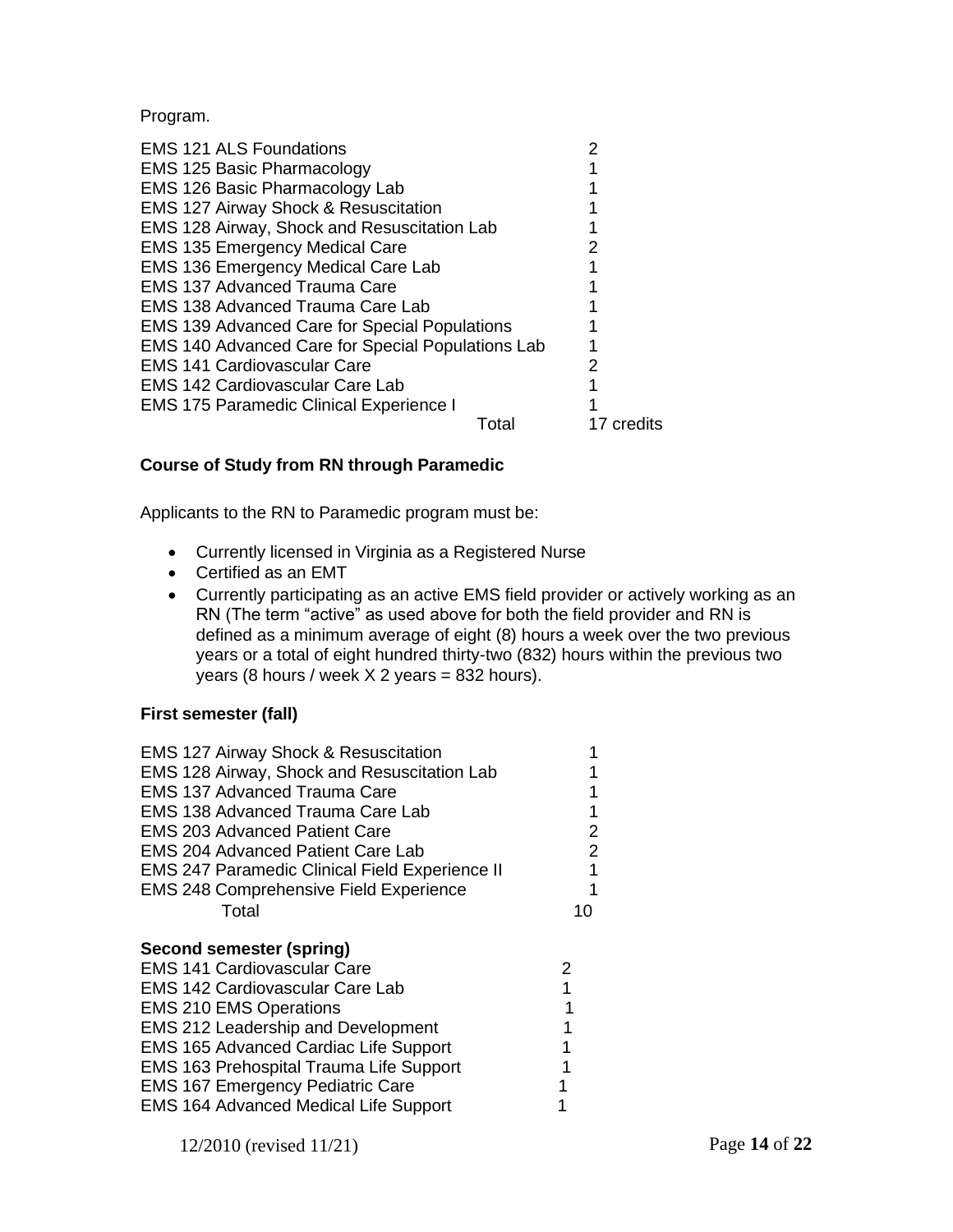| <b>EMS 216 Paramedic Review</b>              |    |
|----------------------------------------------|----|
| <b>EMS 249 Paramedic Capstone Internship</b> |    |
| Total                                        | 11 |
| <b>Program total</b>                         | 21 |

RN's seeking this option must contact the Virginia Office of EMS to "challenge" the EMT exam unless they are currently certified as an EMT. Students must also have current AHA ACLS certification in order to be eligible for the National Registry Paramedic Exam.

Upon completion of required electives (see AAS degree below) the student will be eligible to apply for the AAS degree in EMS.

Upon successful completion of the program and approvals of the Physician Course Director and the Program Director, student is eligible to sit for the National Registry Paramedic Exam

## **Advanced Placement**

The LFCC EMS Program recognizes the experience of a provider who has obtained and maintained ALS certification. Students entering the program with current ALS certification will be eligible to be considered for being awarded the equivalent hands-on experience related to the competencies required to take the certification exam for their current level. The student must have maintained certification and have had not sanctions imposed upon them by the Virginia Office of EMS or other state health agencies during their certification.

As part of the first lab current ALS providers will complete a skills evaluation. The skills evaluation will consist of:

- o Medical Patient Assessment
- o Trauma Patient Assessment
- o Cardiac Arrest Management (AED or ACLS)
- o IV Access & Medication Administration
- o Adult Airway Management
- o Pediatric Airway Management

The results will be used by the Program to determine the existing competency of the student seeking advanced placement. A student must acquire at least 80% of the possible points and commit no critical criteria errors to be considered for the total possible competencies for a specific level. Students who fail to meet the above score of 80% or better will receive a reduced award. This reduced award may be a lower total or no competencies within a given category. The final decision will be made by the Program Director and Physician Course Director. (See Appendix A)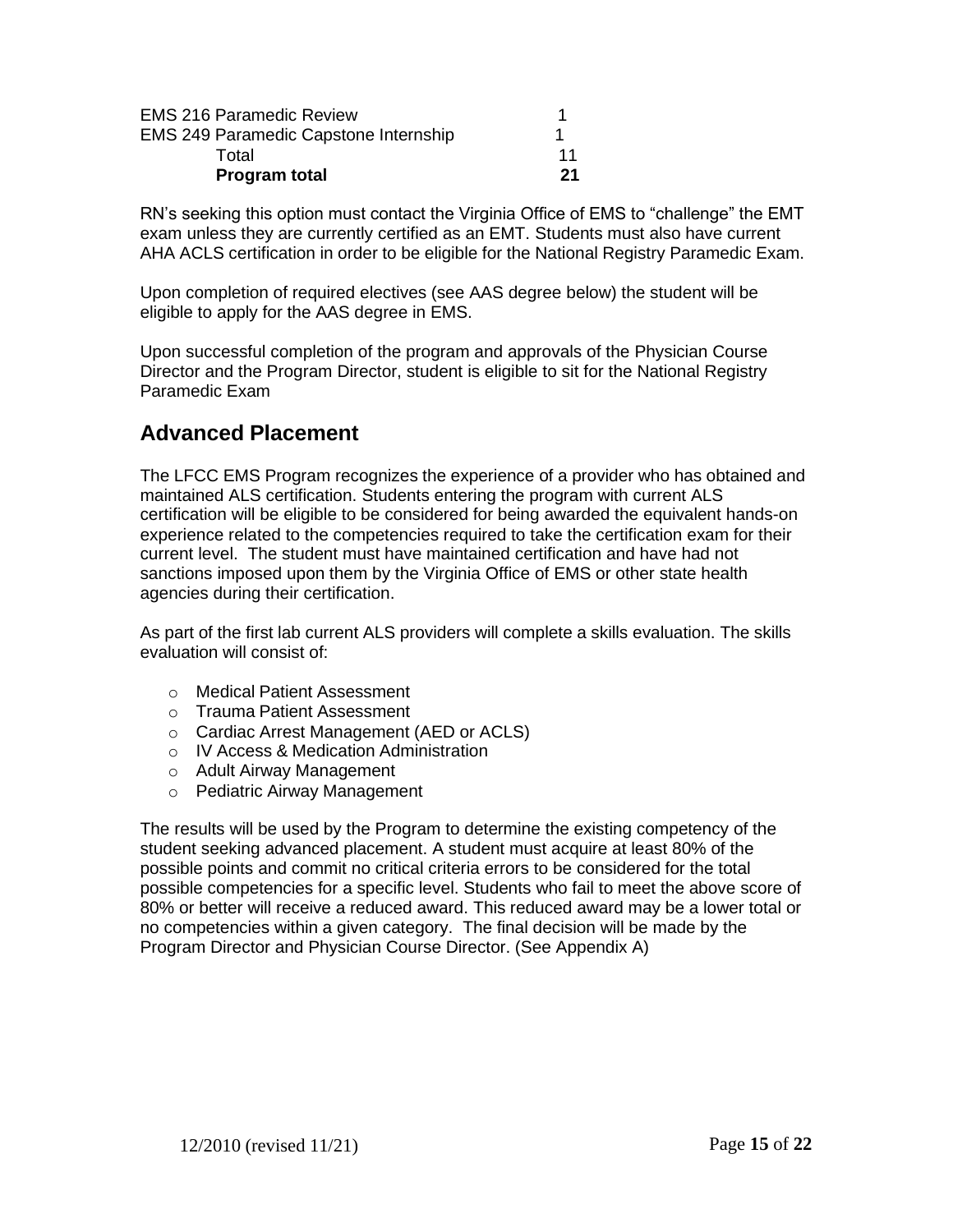# **Associates in Applied Sciences EMS Degree**

## **First semester (summer)**

| SDV 101/100 Orientation to Health Professions             |                |
|-----------------------------------------------------------|----------------|
| EMS 100 CPR for Healthcare Providers <sup>1,2</sup>       |                |
| EMS 111 Emergency Medical Technician Basic <sup>1,3</sup> |                |
| EMS 120 EMT-Basic Clinical <sup>1</sup>                   |                |
| <b>ENG 111 English Composition</b>                        | $\overline{3}$ |
| Total                                                     | 13             |

#### **Second semester (fall)**

| BIO 145 Human A & P for Health Sciences <sup>4</sup> |           |
|------------------------------------------------------|-----------|
| <b>EMS 121 ALS Foundations</b>                       |           |
| EMS 123 EMS Clinical Preparation (Lab)               |           |
| <b>EMS 125 Basic Pharmacology</b>                    |           |
| EMS 126 Basic Pharmacology Lab                       |           |
| <b>EMS 127 Airway Shock &amp; Resuscitation</b>      |           |
| EMS 128 Airway, Shock and Resuscitation Lab          |           |
| <b>EMS 135 Emergency Medical Care</b>                |           |
| EMS 136 Emergency Medical Care Lab                   |           |
| <b>EMS 137 Advanced Trauma Care</b>                  |           |
| <b>EMS 138 Advanced Trauma Care Lab</b>              | <u> 1</u> |
| Total                                                |           |

#### **Third semester (spring)**

| <b>EMS 139 Advanced Care for Special Populations</b> |    |
|------------------------------------------------------|----|
| EMS 140 Advanced Care for Special Populations Lab    | 1  |
| <b>EMS 141 Cardiovascular Care</b>                   | 2  |
| <b>EMS 142 Cardiovascular Care Lab</b>               | 1  |
| <b>EMS 175 Paramedic Clinical Experience I</b>       |    |
| PSY 230 Developmental Psychology <sup>5</sup>        | 3  |
| Elective Course <sup>6</sup>                         | 3  |
| ั∩tal                                                | 13 |

#### **Fourth semester (fall)**

| <b>EMS 202 Paramedic Pharmacology</b>                 |                |
|-------------------------------------------------------|----------------|
| <b>EMS 203 Advanced Patient Care</b>                  |                |
| <b>EMS 204 Advanced Patient Care Lab</b>              | 2.             |
| <b>EMS 206 Pathophysiology for Health Professions</b> | 3              |
| <b>EMS 247 Paramedic Clinical Field Experience II</b> |                |
| <b>EMS 248 Comprehensive Field Experience</b>         | $\overline{2}$ |
| Total                                                 | 12             |
|                                                       |                |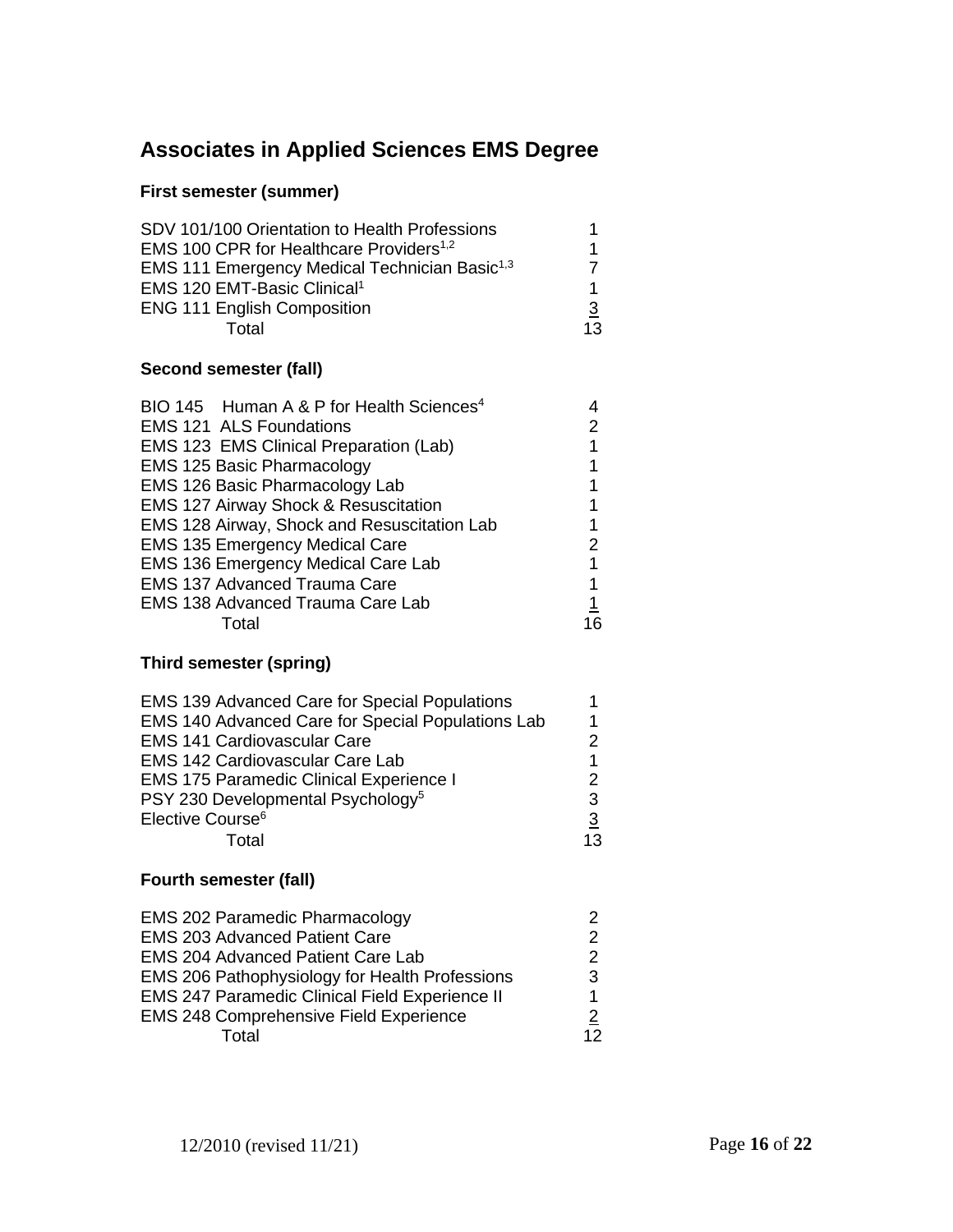#### **Fifth semester (spring)**

| <b>EMS 210 EMS Operations</b>                |                |
|----------------------------------------------|----------------|
| EMS 212 Leadership and Development           |                |
| EMS 165 Advanced Cardiac Life Support        |                |
| EMS 163 Prehospital Trauma Life Support      |                |
| EMS 167 Emergency Pediatric Care             |                |
| <b>EMS 164 Advanced Medical Life Support</b> |                |
| <b>EMS 216 Paramedic Review</b>              |                |
| <b>EMS 249 Paramedic Capstone Internship</b> | 2              |
| PHI 220 Ethics                               | $\overline{3}$ |
| Total                                        | 12             |
| <b>Program total</b>                         | 66             |

Footnotes:

- 1. Applicants with current EMT certification will be awarded credit for EMS 100, 111 and 120
- 2. HLT 105 is an approved substitute
- 3. Completion of EMS 112 & 113 may be substituted for EMS 111
- 4. Taking both BIO 141 and 142 are an approved substitute for BIO 145
- 5. PSY 200, 205, 235 and 236 are approved substitutes for PSY 230
- 6. This Elective must be a course in one of the general education categories communication, natural science/math, social behavioral, or humanities/fine arts.

## <span id="page-16-0"></span>**Internship**

Clinical and Field Rotations are completed to successfully meet the competency and hourly requirements established by the Virginia Office of EMS and National Accreditation. To be eligible to sit for the certification exam, a student must have completed the minimum competencies and hours for the specific level (e.g., EMT, Paramedic) with satisfactory performance.

The clinical and field hours identified in the program literature are program minimums (see Competency Minimum Requirements below). Students should anticipate that completion of the required competencies will require more hours than the minimum due to the need for specific types of patient contacts. On average, students can expect to log twice the minimum hours (e.g.,180 hours of clinical and 190 hours of field time for Paramedic) to obtain the required competencies.

LFCC uses an on-line site for managing the Internship. The fee for this service is not covered by tuition. Students must establish their own account prior to beginning the Internship portion of the program.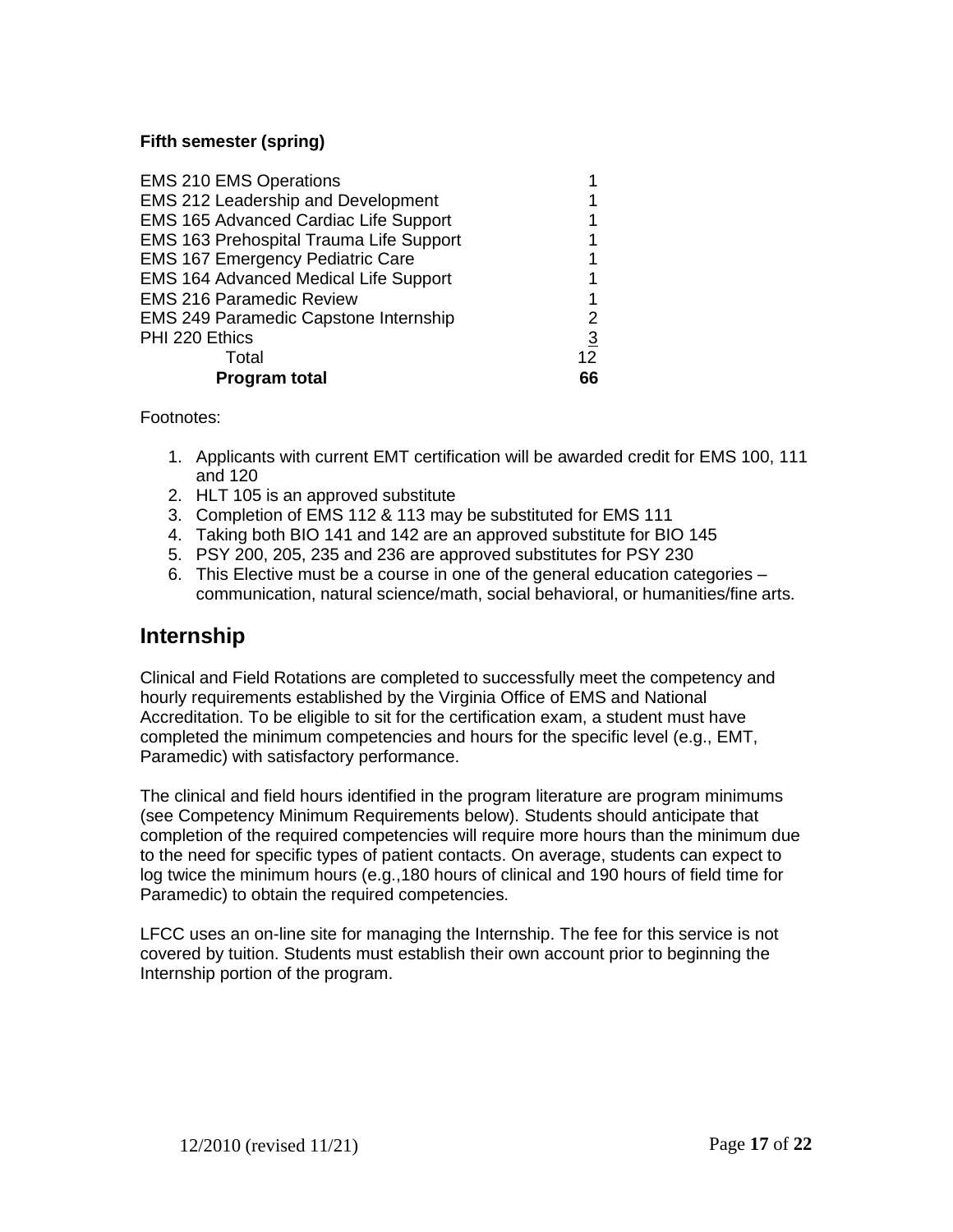LFCC currently has affiliation agreements to conduct clinical and field rotations with the following agencies and facilities:

Field

- Clarke County Emergency Services
- Fauquier Fire & Rescue Department
- Frederick County Fire and Rescue Department
- Manassas Park Fire & Rescue
- Rockingham County Fire & Rescue
- Shenandoah County Fire and Rescue Department
- Warren County Fire and Rescue Department
- Winchester Fire & Rescue Department

**Clinical** 

- Fauquier Hospital
- Page Memorial Hospital
- Shenandoah Memorial Hospital
- Warren Memorial Hospital
- Winchester Medical Center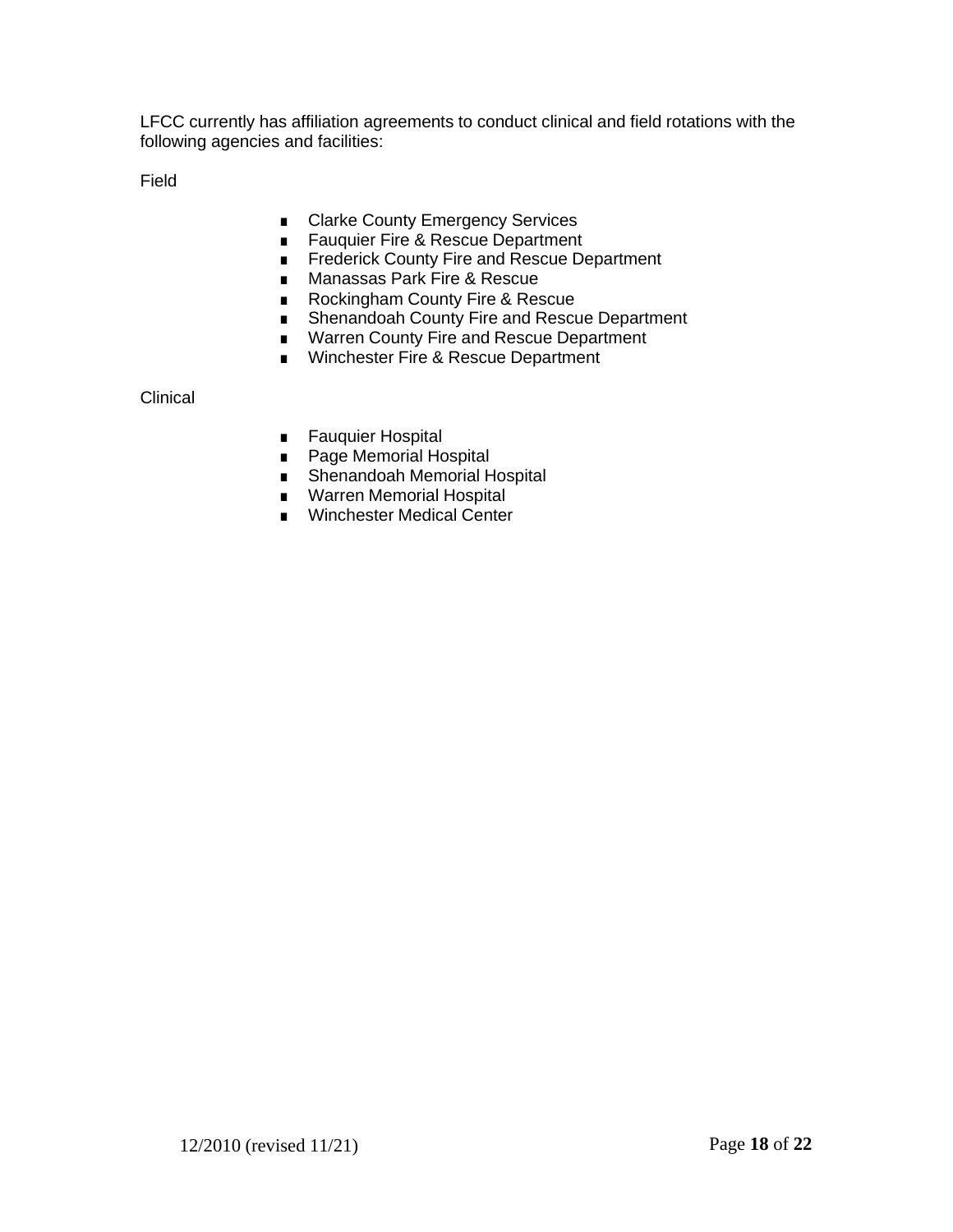## **Competency Minimum Requirements**

| <b>AREAS</b>                                      | <b>EMT COMPETENCIES</b>        | <b>ADVANCED EMT</b><br><b>COMPETENCIES</b> | <b>PARAMEDIC COMPETENCIES</b> |
|---------------------------------------------------|--------------------------------|--------------------------------------------|-------------------------------|
| <b>CLINICAL REQUIREMENTS:</b>                     |                                |                                            |                               |
| <b>Total clinical hours</b>                       | 4                              | 36                                         | 144                           |
| <b>Emergency Department</b>                       | 4                              | 12 Hours min.                              | 24 Hours min.                 |
| Other Clinical Settings                           | -−                             | PRN                                        |                               |
| <b>Critical Care Area</b>                         | -−                             |                                            | 8 Hours min.                  |
| <b>Pediatrics</b>                                 | --                             | $\overline{a}$                             | 8 Hours min.                  |
| Labor & Delivery                                  | --                             | $-$                                        | 8 Hours min.                  |
| <b>Operating Room</b>                             | $-$                            | $-$                                        | 8 Hours min.                  |
| <b>Respiratory Therapy</b>                        | --                             |                                            | 8 Hours min.                  |
| <b>ALS Medic Unit</b>                             | $\overline{6}$                 | 24 Hours min.                              | 24 Hours min.                 |
| <b>Total Patient Contacts</b>                     | 10                             | 30                                         | 120                           |
| <b>COMPETENCIES:</b>                              |                                |                                            |                               |
| Trauma assessment<br>pediatric                    | -−                             | $\overline{2}$                             | 10                            |
| Trauma assessment<br>adult                        | $\overline{\phantom{a}}$       | $\overline{2}$                             | 10                            |
| Trauma assessment<br>geriatric                    | $\overline{a}$                 | $\overline{2}$                             | 10                            |
| Medical assessment<br>pediatric                   | --                             | $\overline{2}$                             | 10                            |
| Medical assessment<br>adult                       |                                | $\overline{2}$                             | 10                            |
| Medical assessment<br>geriatric                   |                                | $\overline{2}$                             | 10                            |
| Cardiovascular distress                           | $\overline{a}$                 | $\overline{5}$                             | $\overline{20}$               |
| <b>Respiratory distress</b>                       |                                | 5                                          | $\overline{20}$               |
| Altered mental status                             | $-$                            | 5                                          | $\overline{20}$               |
| Obstetrics: delivery                              | --                             |                                            | $\overline{2}$                |
| Neonatal<br>assessment/care                       | --                             |                                            | $\overline{2}$                |
| Obstetrics assessment                             | $\overline{\phantom{a}}$       | $\mathbf{r}$                               | 10                            |
| <b>Med Administration</b>                         | --                             | 15                                         | 60                            |
| <b>IV Access</b>                                  | $\overline{\phantom{a}}$       | $\overline{25}$                            | $\overline{25}$               |
| Airway Management                                 | 10                             | $\overline{20}$                            | 50                            |
| Ventilate Non-Intubated<br>Patient                | 10                             | $\overline{20}$                            | $\overline{20}$               |
| Oral intubation                                   | --                             | $\overline{\phantom{a}}$                   | 1 (real)                      |
| Field Experience (Team<br>Member)                 |                                | 5                                          | 30                            |
| Capstone Experience<br>(Team Leader) <sup>1</sup> | 10 patients (No Team<br>Leads) | 5 ALS patients                             | 20 Patients (min. 10 ALS)     |

 $1$  Capstone experience begins after completion of all didactic material and completion of all Competencies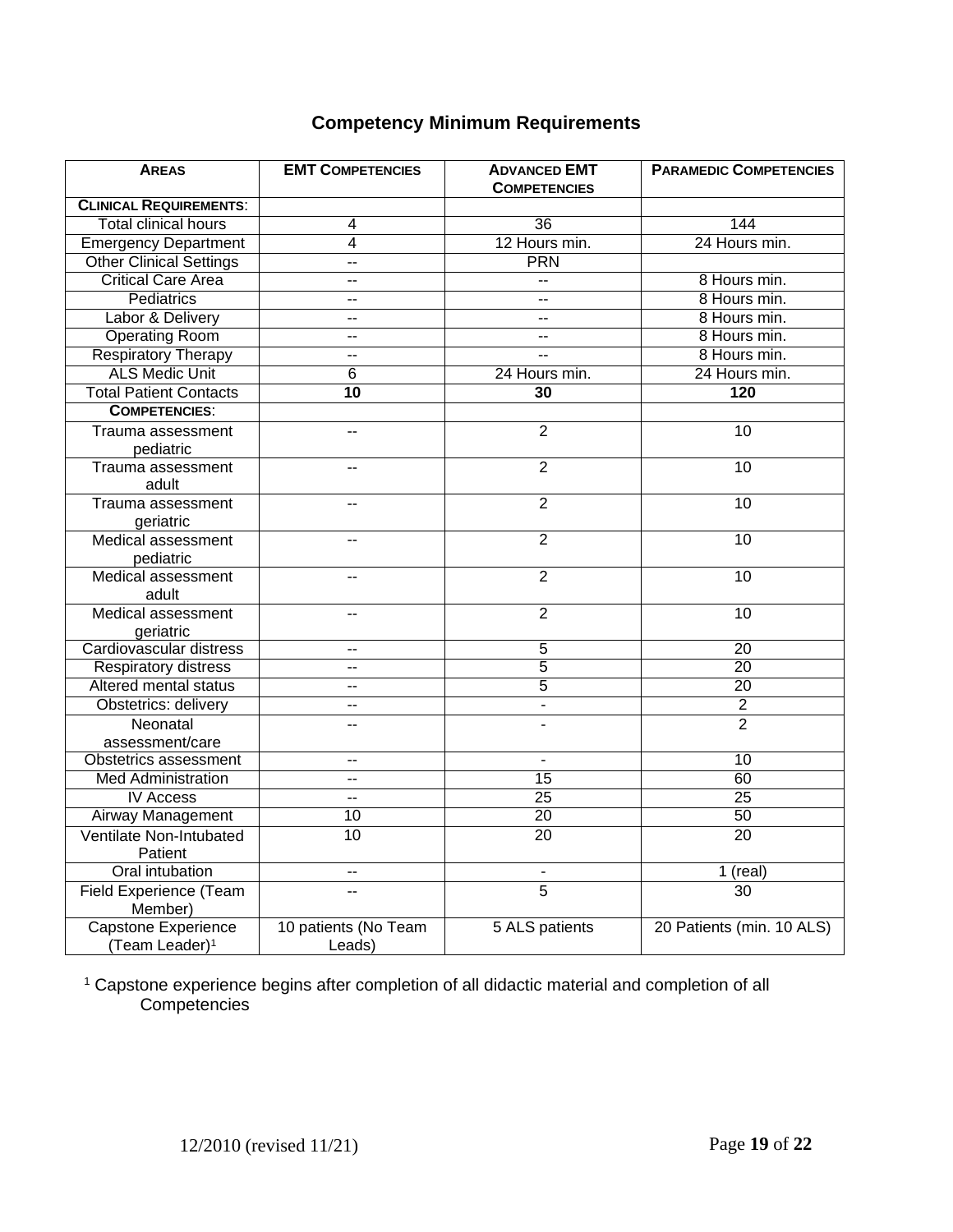# <span id="page-19-0"></span>**Fee Schedule\***

| \$183.15<br>\$84<br>\$510 (Paramedic), \$220 (EMT) (includes<br>Clinical/Skills tracker) |
|------------------------------------------------------------------------------------------|
| \$149                                                                                    |
| \$15 each (i.e., AMLS, EPC,                                                              |
| \$26.50                                                                                  |
| \$40 (x2)                                                                                |
| Uniform pants (dark blue) \$30 (x2)                                                      |
| \$5                                                                                      |
| \$100 (OSHA approved not required)                                                       |
| \$30                                                                                     |
| $$25$ (adult)                                                                            |
| \$200-450 (dependent on certification level and site)                                    |
| \$110                                                                                    |
| \$100                                                                                    |
|                                                                                          |

\*The fees listed are estimates and are subject to change without notice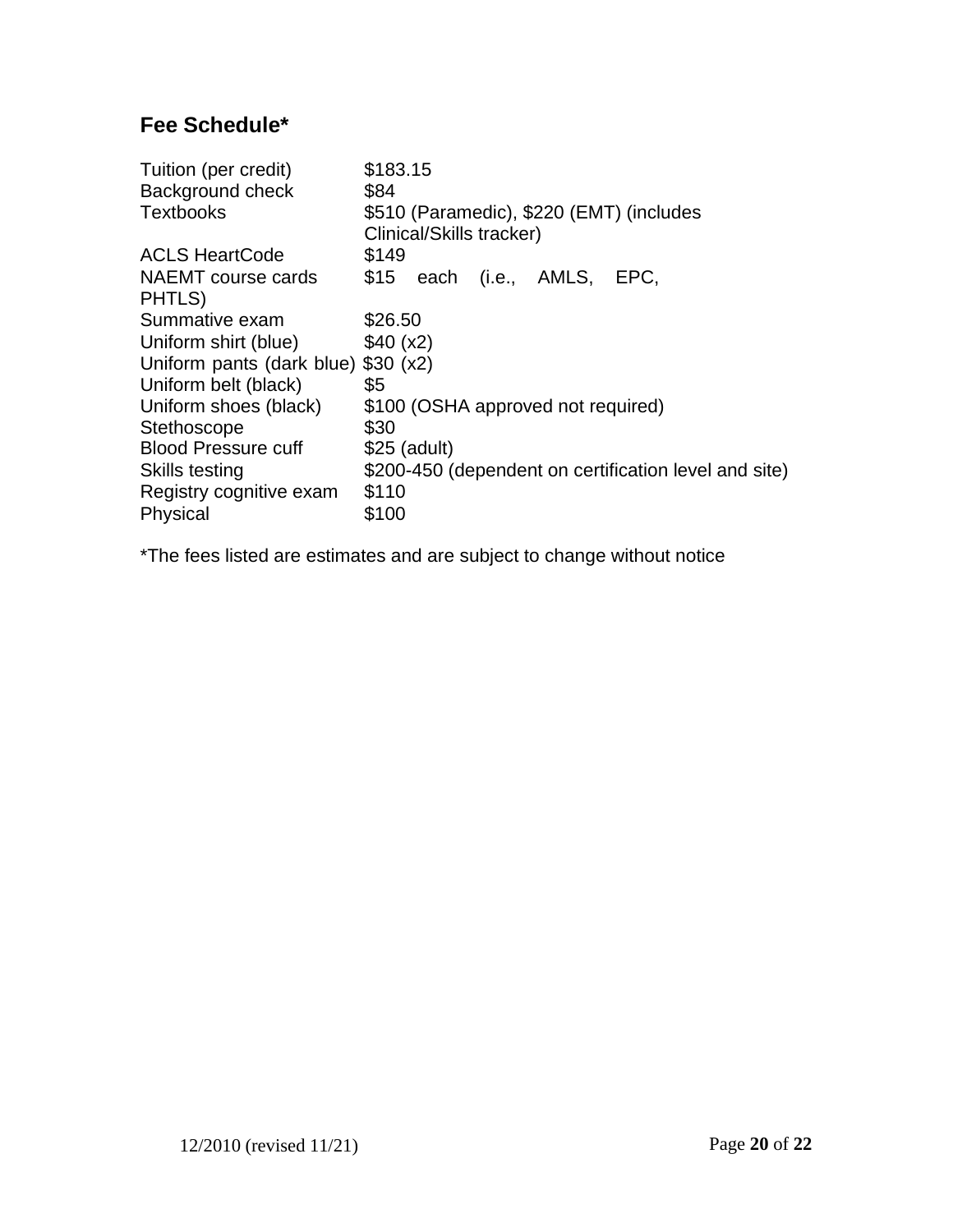## **Appendix A**

## **LFCC Advanced Placement Policy**

<span id="page-20-0"></span>The LFCC EMS Program recognizes the experience of a provider who has obtained and maintained ALS certification. Students entering the program with current ALS certification will be eligible to be considered for being awarded the equivalent hands-on experience related to the competencies required to take the certification exam for their current level. The student must have maintained certification and have had not sanctions imposed upon them by the Virginia Office of EMS or other state health agencies during their certification.

As part of the first lab current ALS providers will complete a skills evaluation. The skills evaluation will consist of:

- o Medical Patient Assessment
- o Trauma Patient Assessment
- o Cardiac Arrest Management (AED for AEMT or ACLS for EMT-Intermediate)
- o IV Access & Medication Administration
- o Adult Airway Management
- o Pediatric Airway Management

The results will be used by the Program to determine the existing competency of the student seeking advanced placement. A student must acquire at least 80% of the possible points and commit no critical criteria errors to be considered for the total possible competencies for a specific level. Students who fail to score 80% or higher on this assessment this will receive a reduced award. This reduced award may be a lower total or no competencies within a given category. The final decision will be made by the Program Director and Physician Course Director.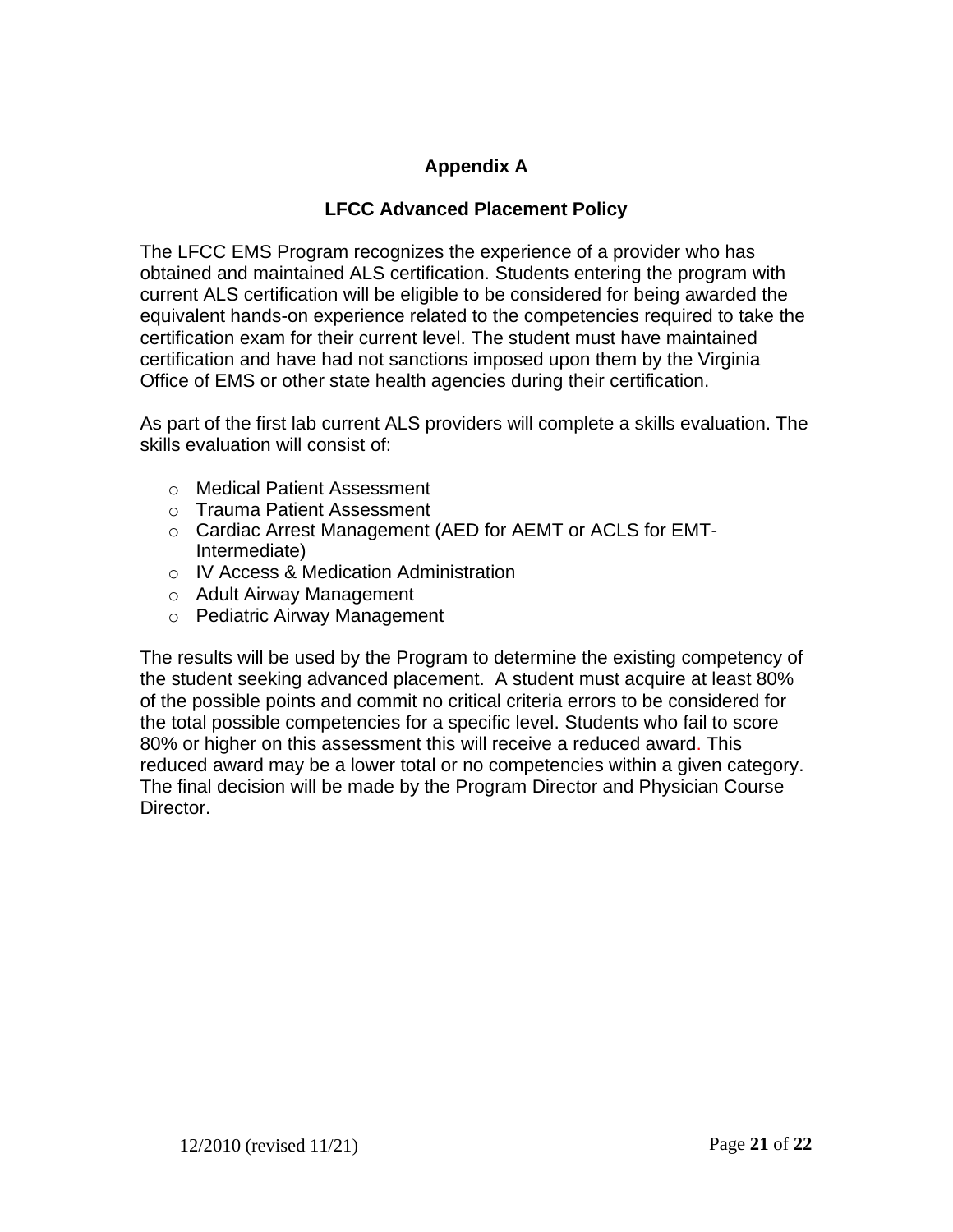## AEMT Advanced Placement Award

| Competency                               | Number         |
|------------------------------------------|----------------|
|                                          | awarded        |
| Trauma Assessment, pediatric             | 2              |
| Trauma Assessment, adult                 | $\overline{2}$ |
| Trauma Assessment, geriatric             | $\overline{2}$ |
| Medical Assessment, pediatric            | $\overline{2}$ |
| <b>Medical Assessment, adult</b>         | $\overline{2}$ |
| Medical Assessment, geriatric            | $\overline{2}$ |
| Cardiovascular distress                  | 5              |
| <b>Respiratory distress</b>              | 5              |
| <b>Altered Mental Status</b>             | 5              |
| <b>Med Administration</b>                | 15             |
| <b>IV Access</b>                         | 25             |
| Airway Management                        | 20             |
| Ventilate Non-intubated Patient          | 20             |
| <b>Field Experience (Team</b><br>Member) | 5              |

Student name (printed) Student signature

Program Director signature Date

Program Medical Director Signature Date